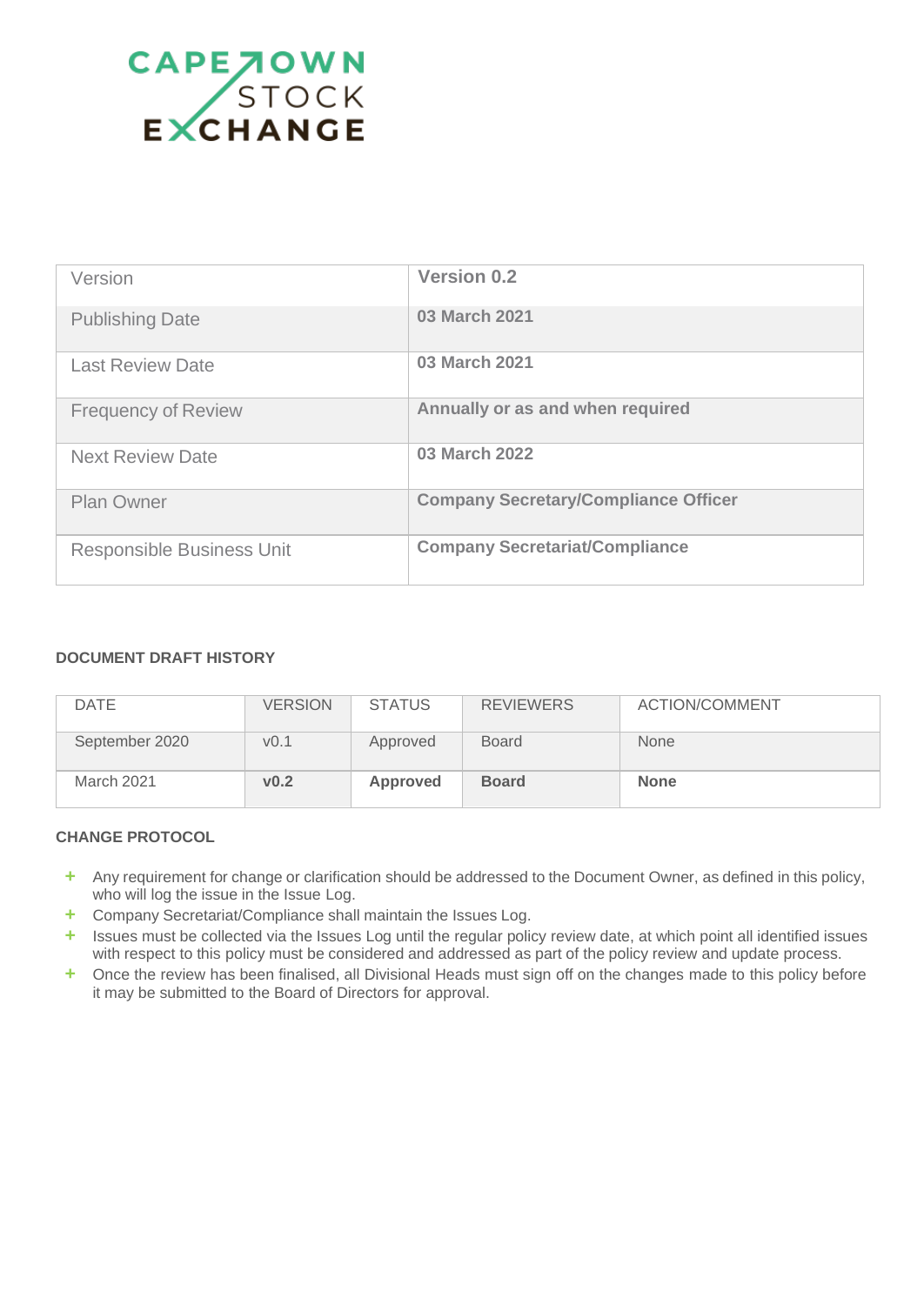

### **TABLE OF CONTENTS**

| 1  |                                                              |
|----|--------------------------------------------------------------|
| 2  |                                                              |
| 3  |                                                              |
| 4  |                                                              |
| 5  |                                                              |
| 6  |                                                              |
| 7  |                                                              |
| 8  |                                                              |
| 9  |                                                              |
| 10 |                                                              |
| 11 |                                                              |
| 12 |                                                              |
| 13 |                                                              |
| 14 |                                                              |
| 15 |                                                              |
| 16 |                                                              |
| 17 |                                                              |
| 18 | GIFTS, LUNCHES, SPORTS EVENTS, PLAY AND SOCIAL EVENTS ETC 20 |
| 19 |                                                              |
| 20 |                                                              |
| 21 |                                                              |
| 22 |                                                              |
| 23 |                                                              |
| 24 |                                                              |
| 25 |                                                              |
| 26 |                                                              |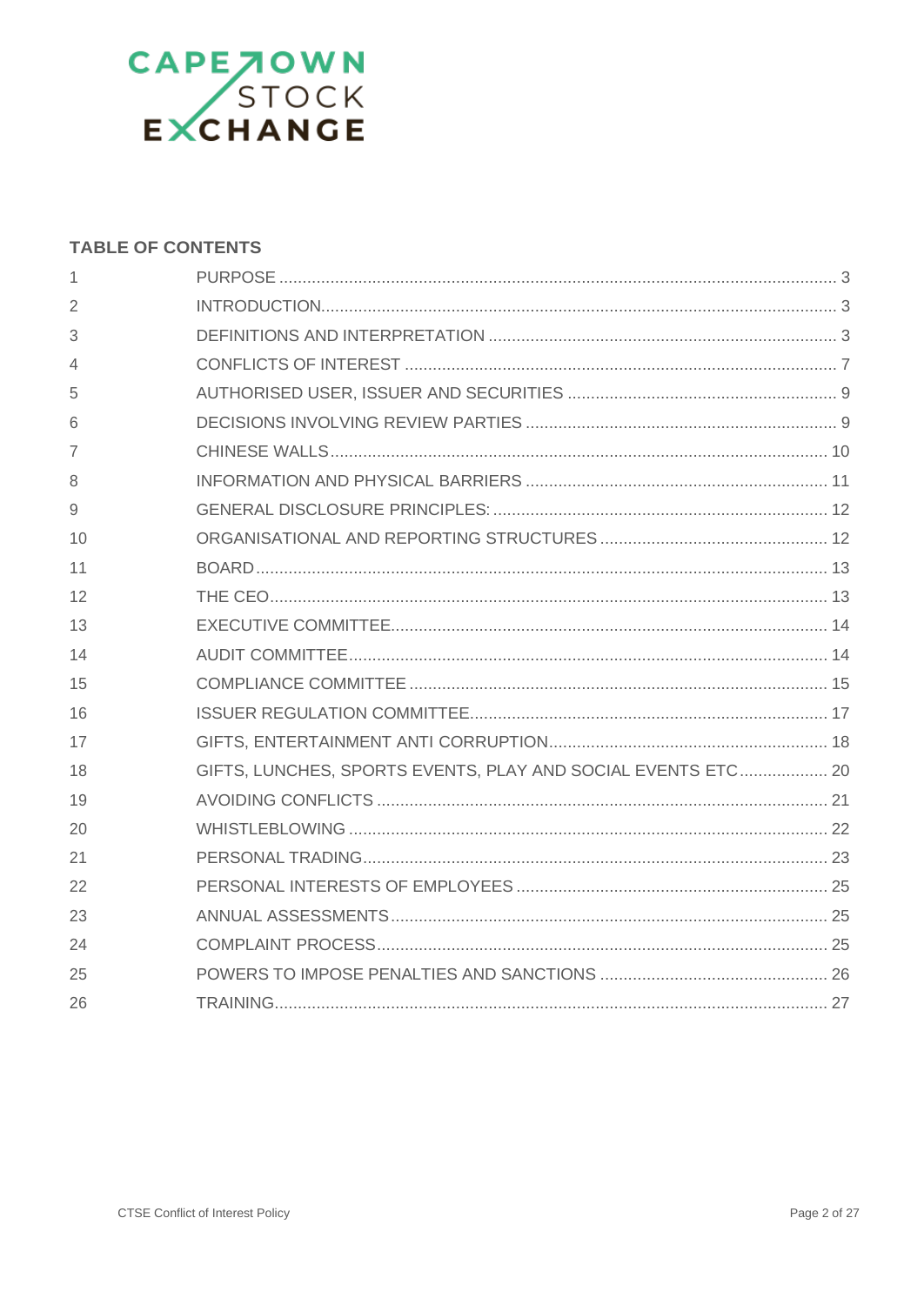

### <span id="page-2-0"></span>**1 PURPOSE**

1.1 The purpose of this document is to clearly set out how Cape Town Stock Exchange (hereafter CTSE) will meet its Regulatory Obligations to manage potential, perceived or actual Conflicts.

### <span id="page-2-1"></span>**2 INTRODUCTION**

- 2.1 Under the FMA, CTSE holds an exchange license to operate the CTSE Exchange and is therefore required, to the extent reasonably practicable, to do all things necessary to ensure that the market is fair, efficient and transparent.
- 2.2 CTSE has established an appropriate and effective internal governance process to identify Conflicts between its regulatory functions and its commercial services.
- 2.3 CTSE aims to record, adopt and implement effective and appropriate policies and measures to address the situation where a Conflict is identified.
- 2.4 CTSE has implemented the controls and procedures outlined below to manage any potential Conflict.
- 2.5 All CTSE Employees are responsible for complying with this Policy.

### <span id="page-2-2"></span>**3 DEFINITIONS AND INTERPRETATION**

3.1 Definitions

In this Policy, the following words have the following meanings:

| <b>CTSE</b>            | Cape Town Stock Exchange Proprietary Limited<br>(registration number: 2013/031754/07), a private<br>company duly incorporated in accordance under the<br>laws of South Africa and licensed as an exchange<br>under the FMA, including any subsidiaries or<br>associates; |
|------------------------|--------------------------------------------------------------------------------------------------------------------------------------------------------------------------------------------------------------------------------------------------------------------------|
| Associate              | has the meaning ascribed to it in section 67 of the<br>FMA:                                                                                                                                                                                                              |
| <b>Audit Committee</b> | the Audit and Risk Committee of CTSE;                                                                                                                                                                                                                                    |
| <b>Authorised User</b> | has the meaning ascribed to it in the FMA;                                                                                                                                                                                                                               |
| <b>Board</b>           | the duly elected and constituted Board of directors of<br>CTSE:                                                                                                                                                                                                          |
| CEO                    | CTSE's chief executive officer or managing director<br>appointed by CTSE from time to time;                                                                                                                                                                              |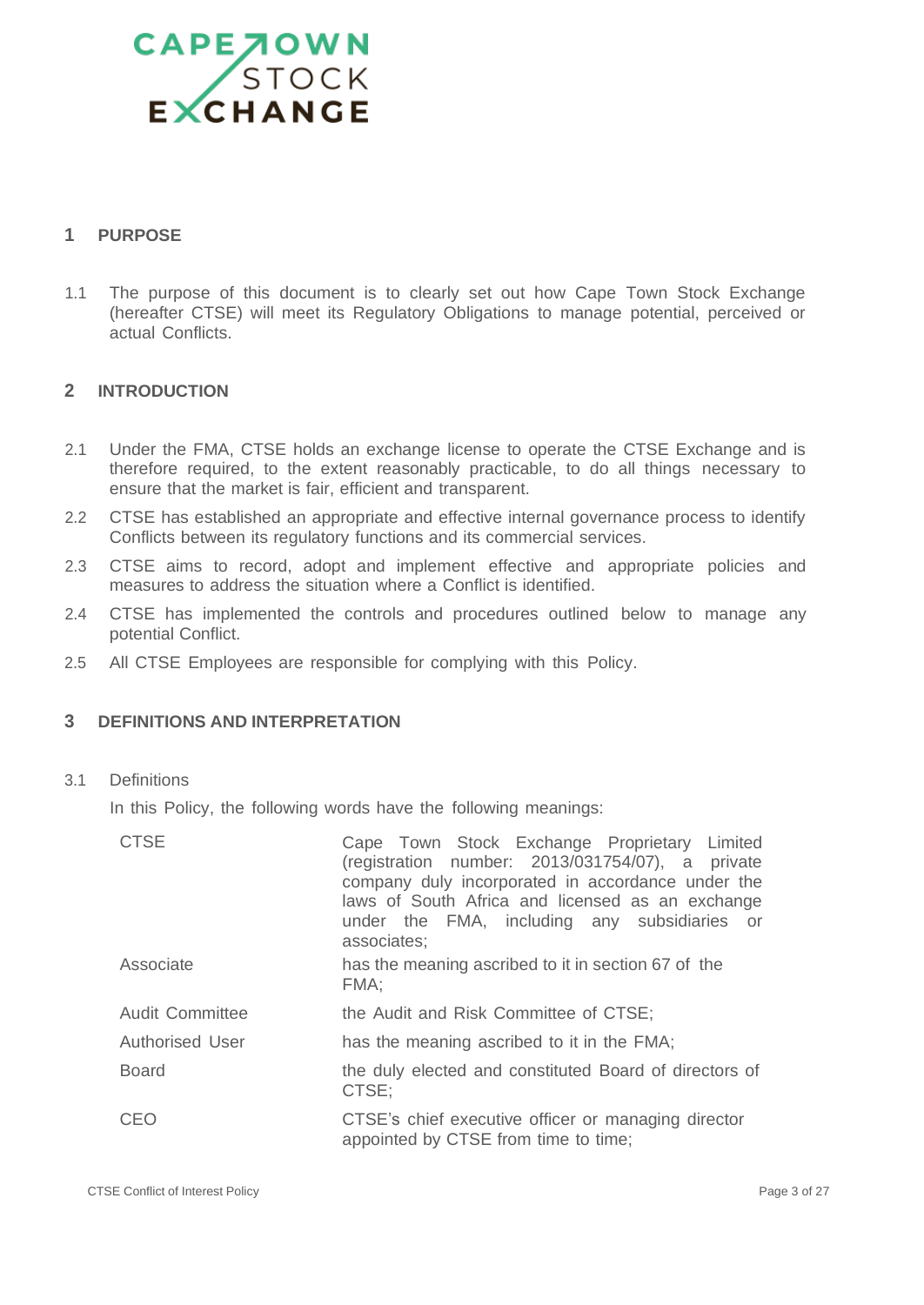

CFO the chief financial officer or financial director of CTSE's,who is also a Senior Manager, appointed from time to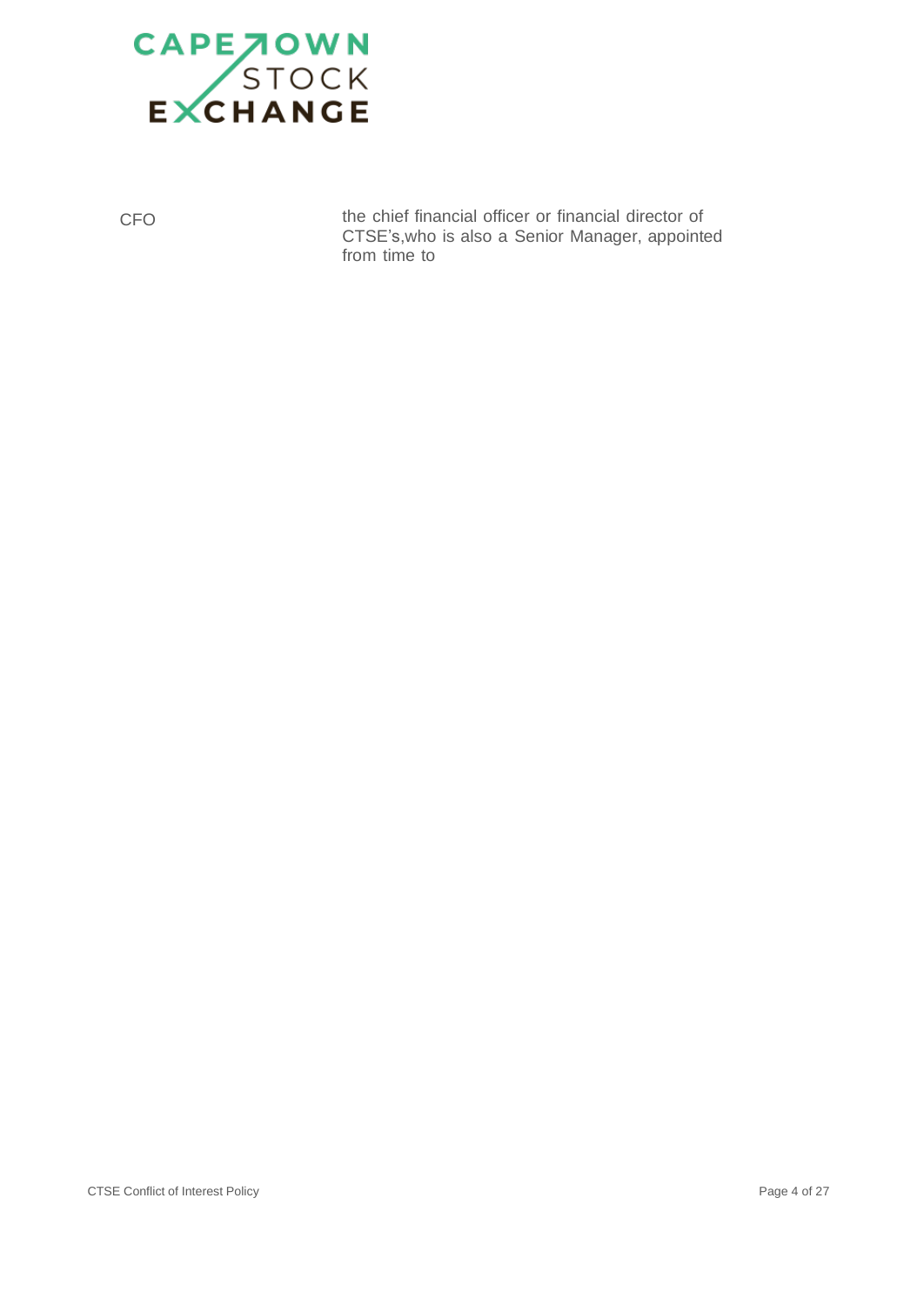|                             | time;                                                                                                                                                                                                                                                                                                                                                                     |
|-----------------------------|---------------------------------------------------------------------------------------------------------------------------------------------------------------------------------------------------------------------------------------------------------------------------------------------------------------------------------------------------------------------------|
| <b>Chinese Walls</b>        | the internal information barriers covered by clause 7<br>below;                                                                                                                                                                                                                                                                                                           |
| Client                      | any person to whom an Authorised User or Participant<br>provides Securities Services and includes any person<br>that acts as an agent for another in relation to those<br>services, in which case it will include the agent or<br>other<br>person<br>if<br>the<br>exclude<br>the<br>contractual<br>arrangement between the parties indicates this to be<br>the intention; |
| <b>Companies Act</b>        | the Companies Act, 71 of 2008, as amended;                                                                                                                                                                                                                                                                                                                                |
| <b>Compliance Committee</b> | the committee appointed by the Board, in terms of the<br>Exchange Rules to review and decide on particular<br>matters in accordance with this Policy and the<br>Exchange Rules;                                                                                                                                                                                           |
| Conflict                    | an actual, potential or perceived conflict of<br>interest situation covered by section 4.2 below;                                                                                                                                                                                                                                                                         |
| <b>Conflicts Policy</b>     | CTSE's conflicts policy as set out herein;                                                                                                                                                                                                                                                                                                                                |
| COO                         | the chief operating officer of CTSE's, who is also a<br>Senior Manager, appointed from time to time;                                                                                                                                                                                                                                                                      |
| Employee                    | a director, officer, manager, agent or staff member;                                                                                                                                                                                                                                                                                                                      |
| Exchange                    | the exchange operated by CTSE in terms of the<br>Exchange Licence;                                                                                                                                                                                                                                                                                                        |
| <b>Exchange Directives</b>  | shall have the meaning ascribed to it in the FMA;                                                                                                                                                                                                                                                                                                                         |
| Exchange Licence            | the licence granted to CTSE by the FSCA to<br>operatethe Exchange in terms of the FMA;                                                                                                                                                                                                                                                                                    |
| <b>Exchange Rules</b>       | the CTSE Exchange Rules as approved by the Board<br>from time to time;                                                                                                                                                                                                                                                                                                    |
| <b>Executive Committee</b>  | the Executive Committee of CTSE, from time to<br>time, which is required to report to the Board,<br>consisting of at least the following Senior<br>Managers:<br>i.<br>the CEO;<br>ii.<br>the CFO;<br>iii.<br>the COO; and<br>the Head of IRD;<br>iv.                                                                                                                      |
| <b>FICA</b>                 | the Financial Intelligence Centre Act, 28 of 2001;                                                                                                                                                                                                                                                                                                                        |
| <b>FMA</b>                  | the Financial Markets Act 19 of 2012 and any<br>subordinate legislation including any regulations,<br>notices or directives issued by the FSCA in terms of<br>that Act;                                                                                                                                                                                                   |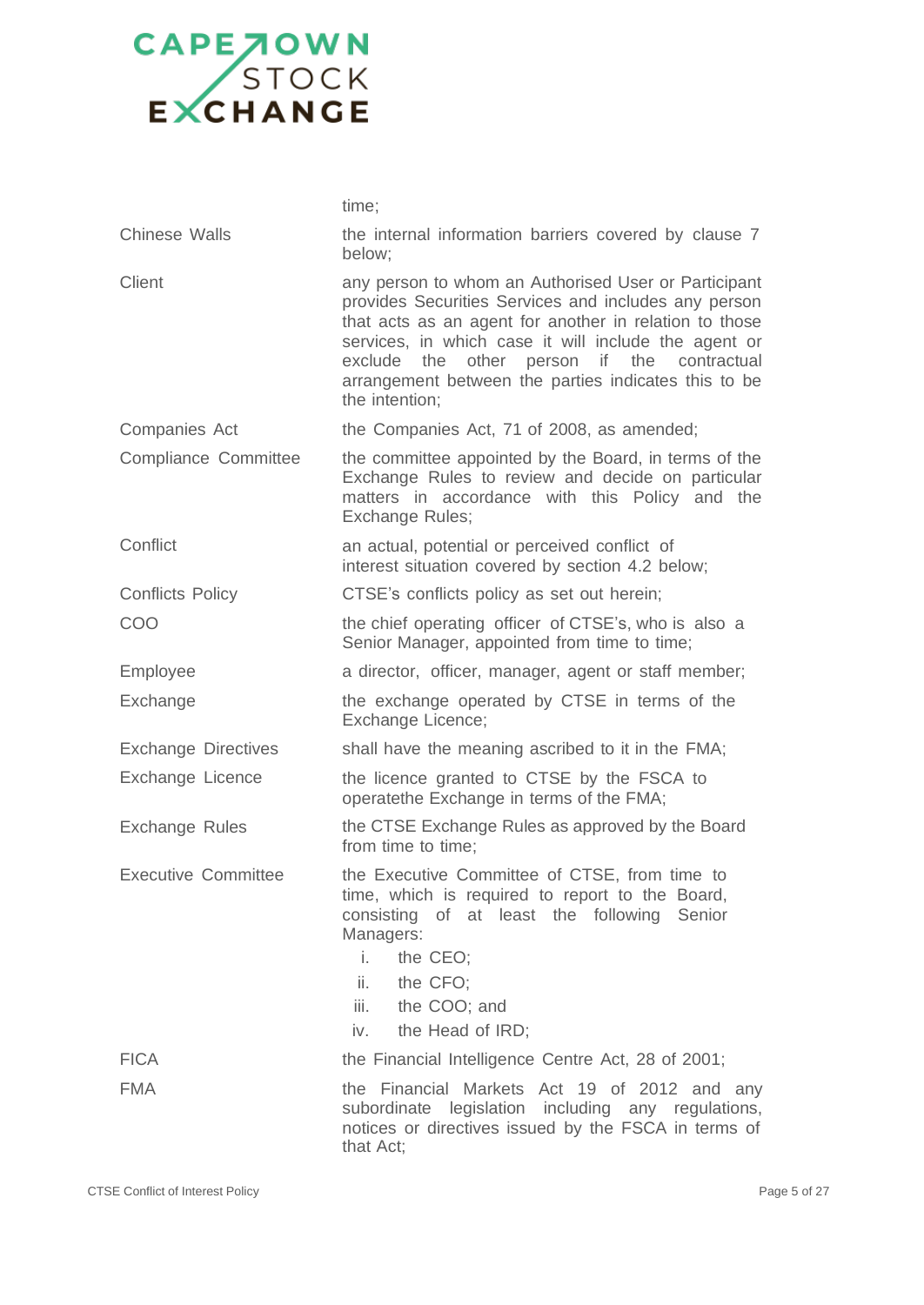| <b>FSCA</b>                 |            | Financial Sector Conduct Authority or<br>the<br>its<br>organisation<br>established<br>the<br>under<br>successor<br>Financial Sector Regulation Act, 2017;                                                                  |
|-----------------------------|------------|----------------------------------------------------------------------------------------------------------------------------------------------------------------------------------------------------------------------------|
| Head of IRD                 |            | the Senior Manager appointed by CTSE to manage<br>the IRD;                                                                                                                                                                 |
| Immediate<br>Member         | Family     | includes any relative, spouse, or relative of the<br>spouse of an Employee, and any other dependent or<br>adult living in the same household as the Employee;                                                              |
| Independent Director        |            | an independent member of the Board who:                                                                                                                                                                                    |
|                             |            | is not a representative of a shareholder who<br>i.<br>has the ability to control or significantly<br>influence management;                                                                                                 |
|                             |            | ii.<br>has not been employed by CTSE of any<br>group of which it currently forms part, in any<br>executive capacity for the preceding three<br>years;                                                                      |
|                             |            | iii.<br>is not a member of the immediate family of an<br>individual who is, or has been in any of the past<br>three financial years, employed by CTSE or the<br>group in an executive capacity;                            |
|                             |            | iv.<br>is not a professional advisor to CTSE or the<br>group other than in a director capacity;                                                                                                                            |
|                             |            | is free from any business or other relationship<br>V.<br>which could be seen to materially interfere with<br>individual's<br>capacity to<br>in<br>act<br>an<br>an<br>independent manner;                                   |
|                             |            | does not have a direct or indirect interest in the<br>vi.<br>company (including any holding company or<br>subsidiary in a Group) which exceeds 5% of<br>the group's total number of shares in issue;                       |
|                             |            | does not have a direct or indirect interest in the<br>vii.<br>company which is less than 5% of the Group's<br>total number of shares in issue, but is material<br>to his personal wealth; and                              |
|                             |            | viii.<br>does not receive remuneration contingent<br>upon the performance of the company;                                                                                                                                  |
| <b>IRD</b>                  |            | the Issuer Regulation Division of CTSE which carries<br><i>inter alia</i> , the<br>day-to-day administration,<br>out,<br>management, enforcement and implementation of the<br>Listing Requirements and the Exchange Rules; |
| <b>Issuer</b>               |            | has the meaning ascribed to it in the FMA;                                                                                                                                                                                 |
| <b>Issuer</b><br>Committee  | Regulation | the committee as set out in section 16 below;                                                                                                                                                                              |
| <b>Listing Requirements</b> |            | the CTSE Listing Requirements approved by the<br><b>FSCA</b>                                                                                                                                                               |

CTSE Conflict of Interest Policy **Page 6 of 27** Page 6 of 27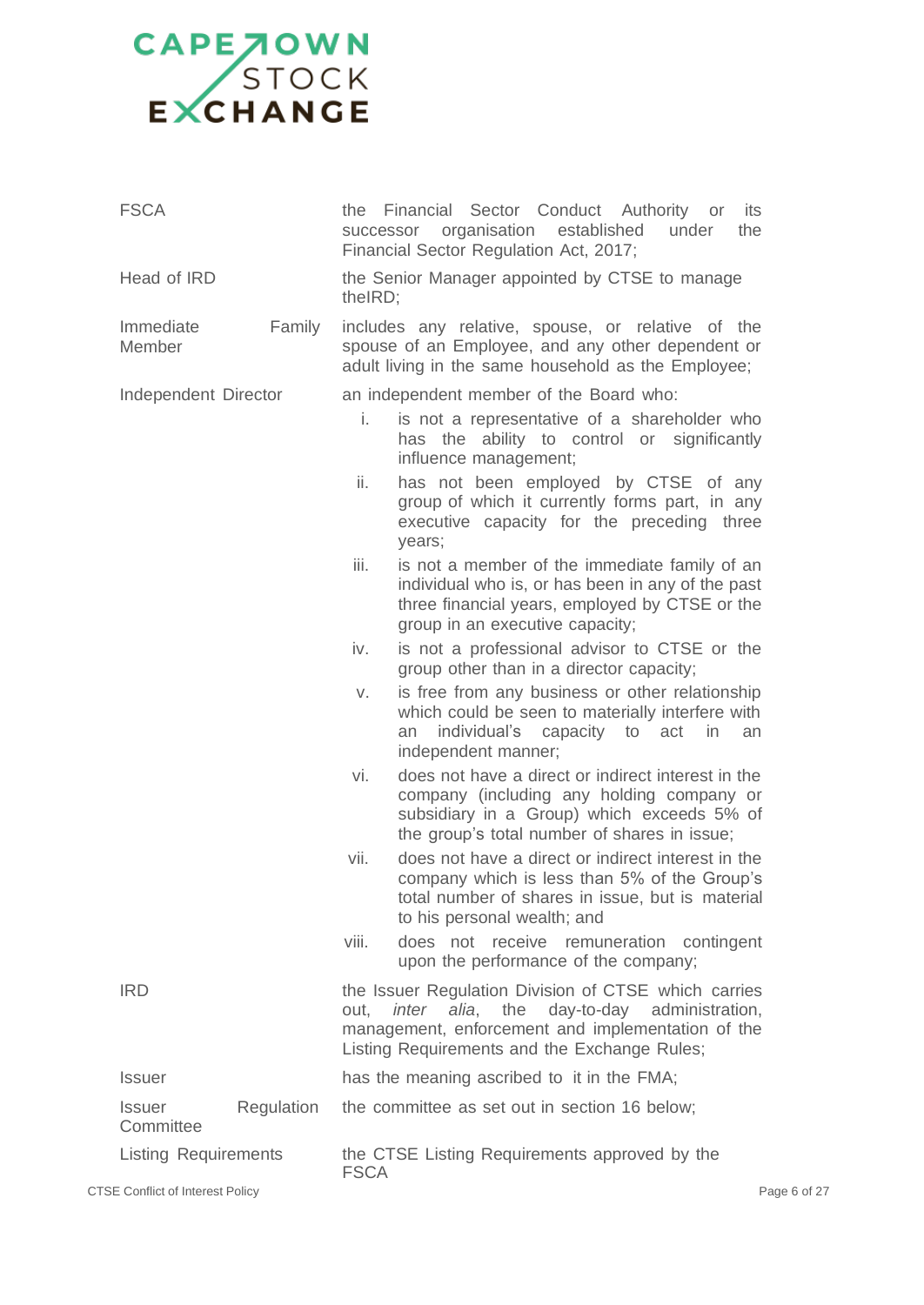|                                       | and as amended from time to time by CTSE,<br>whetherby way of practice note or otherwise;                                                                                                                                                                                                                                                                                                                                                                                          |
|---------------------------------------|------------------------------------------------------------------------------------------------------------------------------------------------------------------------------------------------------------------------------------------------------------------------------------------------------------------------------------------------------------------------------------------------------------------------------------------------------------------------------------|
| Participant                           | has the meaning ascribed to it in the FMA;                                                                                                                                                                                                                                                                                                                                                                                                                                         |
| <b>Permitted Securities</b>           | Securities other than Prohibited Securities;                                                                                                                                                                                                                                                                                                                                                                                                                                       |
| <b>Prohibited Securities</b><br>CTSE; | any Securities which have been listed on                                                                                                                                                                                                                                                                                                                                                                                                                                           |
| <b>Regulatory Obligations</b>         | any obligation or duty that CTSE has in terms of the<br>FMA, any FSCA directive or the Exchange Licence;                                                                                                                                                                                                                                                                                                                                                                           |
| <b>Related Party</b>                  | has the same meaning ascribed to it in the Companies<br>Act;                                                                                                                                                                                                                                                                                                                                                                                                                       |
| <b>Restricted Recipient</b>           | i.<br>a government official, including government<br>Employees and officials of any level, and their<br>family and close associates, in relation to any<br>government,<br>government pension<br>plan,<br>government owned or controlled enterprise,<br>supra-national organization, political party or<br>candidate for office, anywhere in the world; or<br>ii. principals, officers and Employees<br>Οf<br>the<br>FSCA and other regulatory organisations or of<br>any exchange; |
| <b>Review Party</b>                   | a party as set out in section 6.4;                                                                                                                                                                                                                                                                                                                                                                                                                                                 |
| <b>Securities</b>                     | has the same meaning ascribed to it in the FMA and<br>for the purposes of the Exchange;<br>i.<br>the entire class or classes of an Issuer's<br>ordinary share capital;<br>the entire class or classes of an Issuer's<br>ii.<br>preference share capital;<br>iii.<br>debentures, bonds, notes, commercial paper<br>and other fixed or floating interest instruments,<br>irrespective of their form or title, issued or authorised<br>to be issued by a profit company;              |
| <b>Securities Services</b>            | has the same meaning ascribed to it in the FMA;                                                                                                                                                                                                                                                                                                                                                                                                                                    |
| Senior Managers                       | has the same meaning ascribed to it in the FMA and<br>may include the COO, CFO and or the Head of IRD<br>as the context indicates;                                                                                                                                                                                                                                                                                                                                                 |
| South Africa                          | the Republic of South Africa as constituted from time<br>to time; and                                                                                                                                                                                                                                                                                                                                                                                                              |
| <b>Threshold Value</b>                | R1,000 (one thousand Rand) or such other amount<br>set by the Board from time.                                                                                                                                                                                                                                                                                                                                                                                                     |

3.2 Where any term is defined within the context of any particular section in this Conflicts Policy, the term so defined, unless it is clear from the section in question that the term so defined has limited application to the relevant section, will bear the same meaning as

CTSE Conflict of Interest Policy **Page 7 of 27**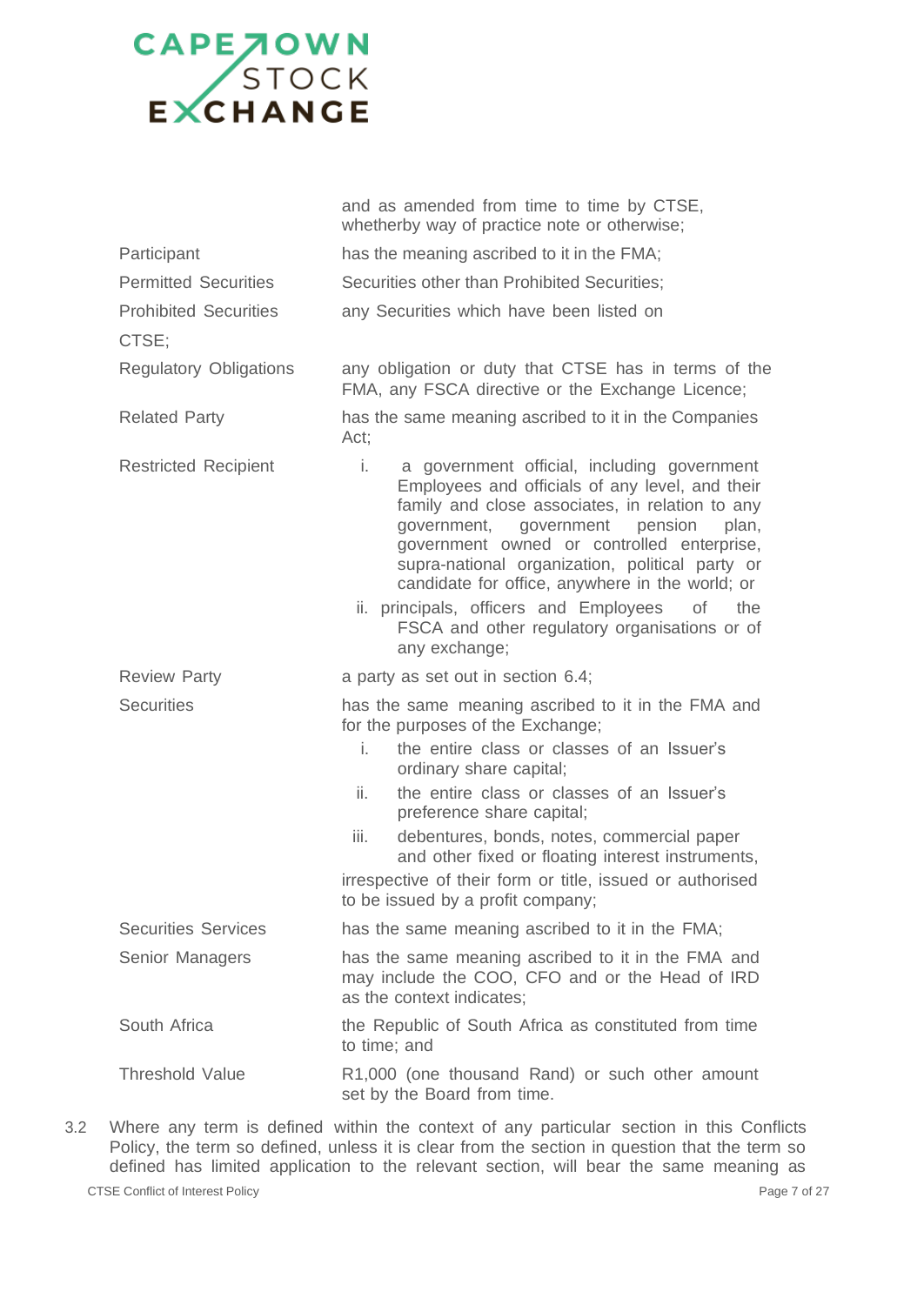

ascribed to it for all purposes in terms of this Conflicts Policy, even though that term has

not been defined in this interpretation section.

- 3.3 Where figures are referred to in numerals and in words, if there is any conflict between the two, the words will prevail.
- 3.4 Where in terms of this Conflicts Policy, CEO permission is required, and it is the CEO himself who seeks to conduct the activity covered by this Policy, two other members of the Board shall be asked to give their permission for the CEO to act in accordance with this Policy.

### <span id="page-7-0"></span>**4 CONFLICTS OF INTEREST**

- 4.1 CTSE will make every effort to avoid Conflict in the conduct of its business, and this Policy has been put in place by CTSE to comply with Regulatory Obligations and to demonstrate how CTSE will deal with Conflict should they arise from time to time.
- 4.2 Conflict covered in terms of this Conflicts Policy are those where:
	- 4.2.1 Employees have any material beneficial interest in any relationship with CTSE, other than those arising by virtue of their appointment as an Employee. These may relate to a transaction, a service or any activity;
	- 4.2.2 CTSE's commercial objectives may appear to conflict with its Regulatory Obligations;
	- 4.2.3 an Employee is incentivised to act other than the best interests of CTSE or contrary to Regulatory Obligations;
	- 4.2.4 an Employee uses information he has obtained only by virtue of his relationship with CTSE to benefit himself or any Related Party;
	- 4.2.5 CTSE or Employees' actions could jeopardise the fair and transparent operation of the Exchange or the perception of the fair and transparent operation of the Exchange.
- 4.3 In particular the Conflicts Policy addresses the following areas:
	- 4.3.1 the identification of the circumstances which constitute or may give rise to a Conflict entailing a material risk of damage to the interests of CTSE, its Employees, Authorised Users, Issuers or one or more other stakeholders; and
	- 4.3.2 procedures to be followed and measures to be adopted in order to manage such Conflict.
- 4.4 Criteria for identification of Conflict
	- 4.4.1 For the purposes of identifying the types of Conflict that arise in the course of providing services and activities and whose existence may damage the interests of CTSE, CTSE will take into account, by way of minimum criteria, the question of whether CTSE or an Employee:
		- 4.4.1.1 is likely to make a financial gain, or avoid a financial loss, at the expense of CTSE;

CTSE Conflict of Interest Policy Page 8 of 27 4.4.1.2 has a beneficial interest in an Authorised User or an interest in the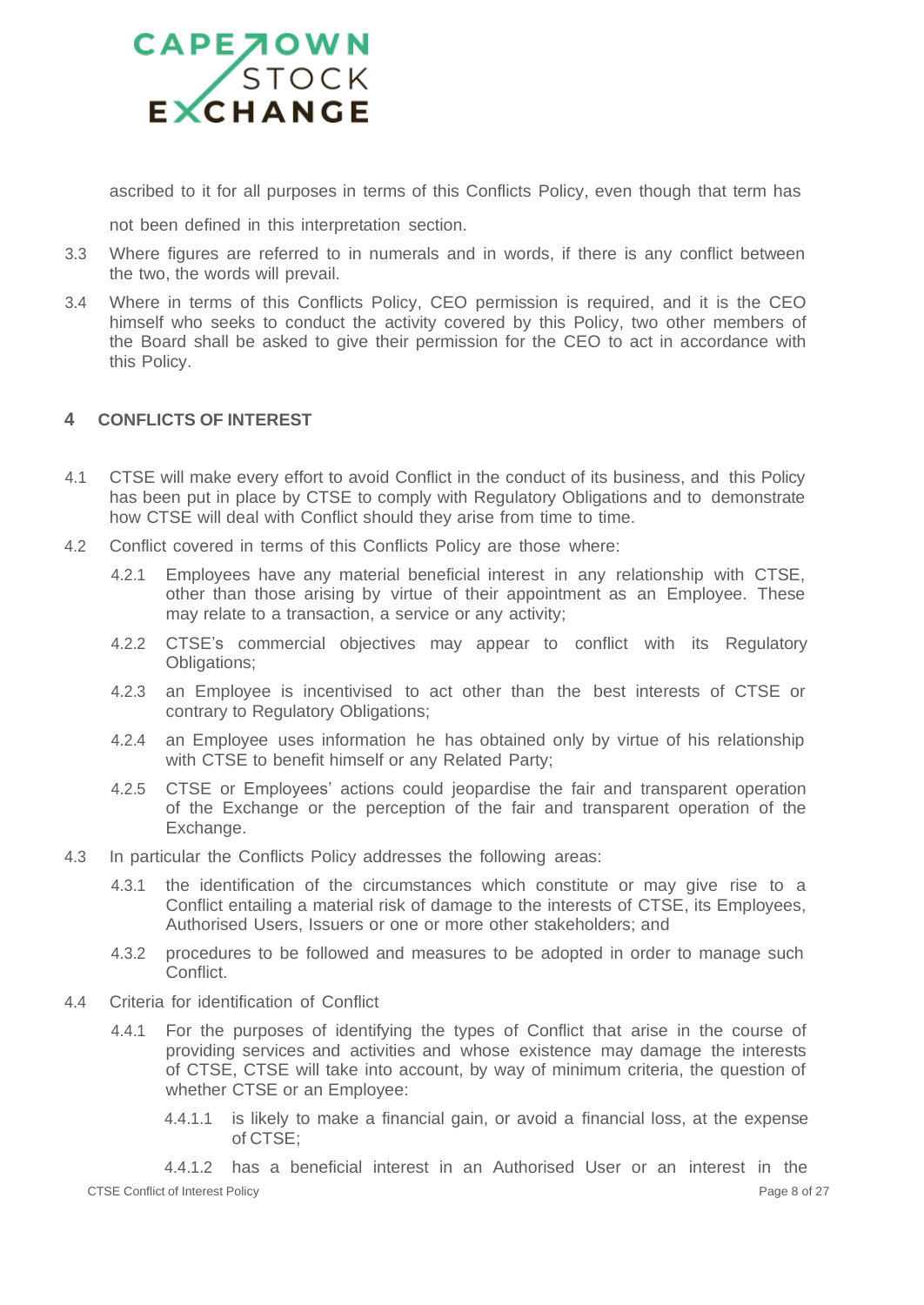

outcome of a service or transaction or any activity provided by such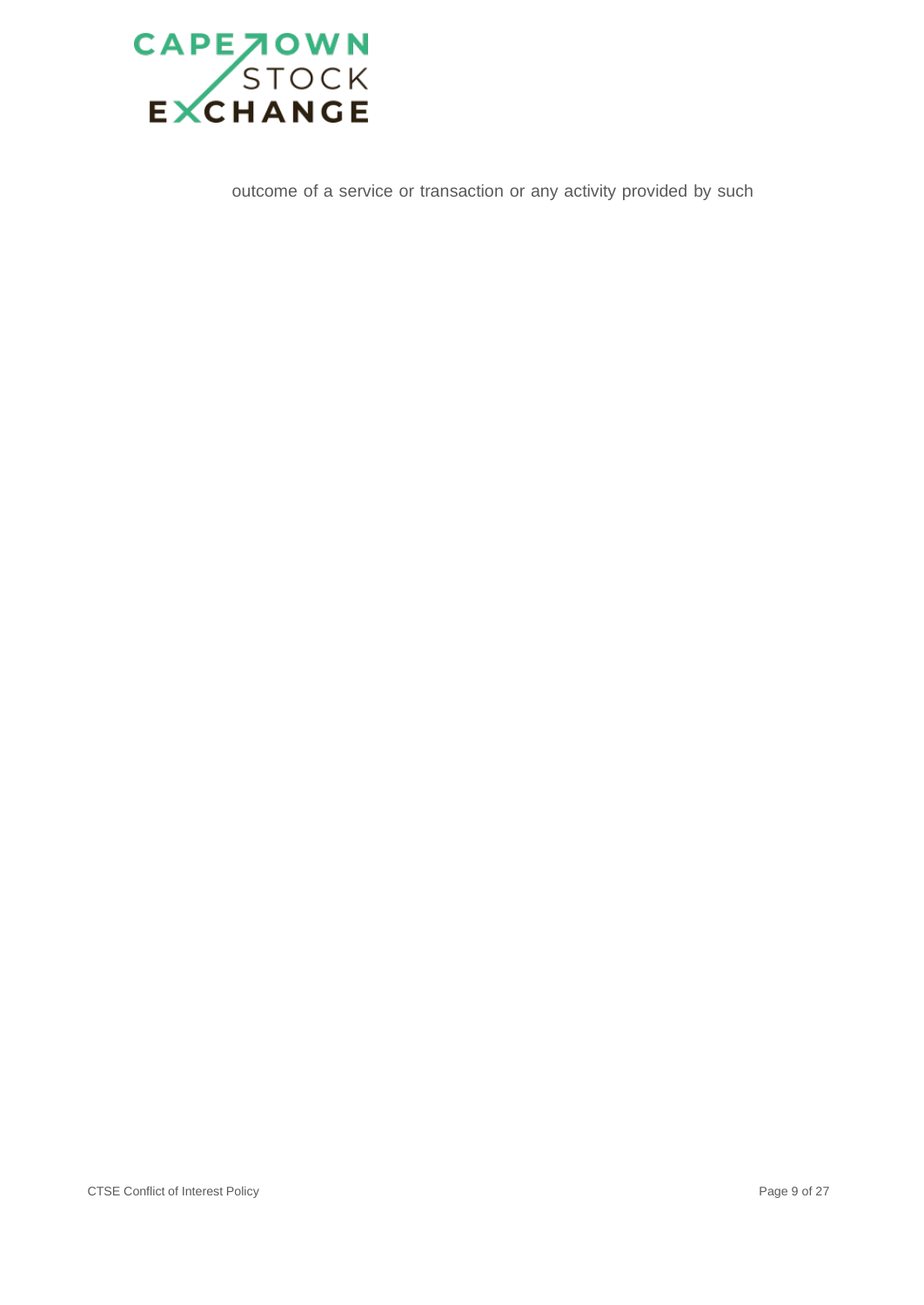

Authorised User in respect of CTSE;

- 4.4.1.3 has a beneficial interest in an Issuer or an interest in the outcome of a service or transaction or any activity provided by such Issuer in respect of CTSE; or
- 4.4.1.4 has a financial or other incentive to favour the interest of a stakeholder or group of stakeholder over another.
- 4.5 Conflict procedures
	- 4.5.1 In the event that any such Conflict should arise, the procedures set out below are designed to ensure that the relevant persons engaged in different business activities of CTSE involving a Conflict carry on those activities at a level of independence appropriate to the size and activities of CTSE and to the materiality of the risk of potential damage to the interests of shareholders.
- 4.6 Managing Conflict:
	- 4.6.1 Conflict management is more than simply an obligation to disclose information. Proper conflict management involves having adequate arrangements in place to manage Conflict. Generally, three mechanisms are used to manage Conflict, namely:
		- 4.6.1.1 controlling Conflict;
		- 4.6.1.2 disclosing Conflict; and
		- 4.6.1.3 avoiding Conflict.
	- 4.6.2 Disclosure alone will often not be enough to manage a Conflict.
	- 4.6.3 These three mechanisms are covered in more detail in this Policy.
- 4.7 Controlling Conflict:
	- 4.7.1 Controlling Conflict involves the following three steps:
		- 4.7.1.1 identifying the Conflict relating to the business;
		- 4.7.1.2 assessing and evaluating the impact of the Conflict; and
		- 4.7.1.3 deciding upon, and implementing, an appropriate response to the Conflict.
	- 4.7.2 The appropriate response to controlling Conflict may be a combination of implementing internal controls and disclosures. CTSE has adopted the following internal controls for controlling Conflict:
		- 4.7.2.1 procedures for dealing with Authorised Users, Issuers and Securities (see section 5)
		- 4.7.2.2 decisions involving Review Parties (see section 6);
		- 4.7.2.3 Chinese Walls (see section 7);
		- 4.7.2.4 information and physical barriers (see section 8);
		- 4.7.2.5 general disclosure principles (see section 9); and
		- 4.7.2.6 organisational structures (see sections 10 to 16).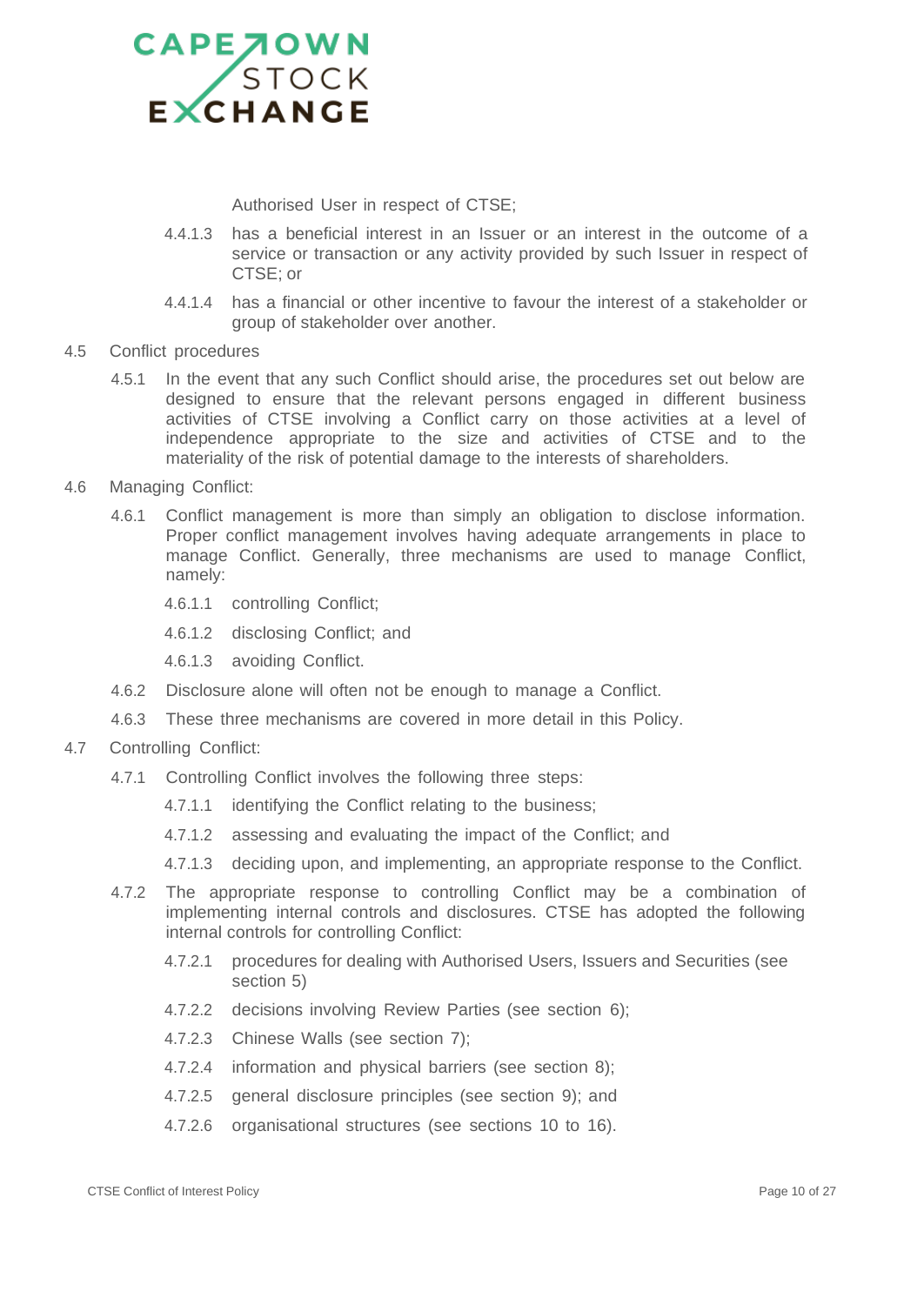### <span id="page-10-0"></span>**5 AUTHORISED USER, ISSUER AND SECURITIES**

- 5.1 A decision to admit a new Authorised User to the Exchange or to accommodate the trading of new Securities on the Exchange are particular examples where it might be asserted that CTSE's commercial interests could conflict with Regulatory Obligations.
- 5.2 To address any potential Conflict that might be perceived in relation to admission decisions, CTSE will adopt written procedures governing admission decisions, which will ensure that these decisions are properly made.
- 5.3 In particular, representatives of the IRD will be involved in reviewing each application for admission as an Authorised User, or for admission of Securities to be traded in the CTSE Exchange, for compliance with the admission requirements in the Exchange Rules and/or Listing Requirements and will refer admission decisions to the Compliance Committee or Issuer Regulation Committee, respectively.

### <span id="page-10-1"></span>**6 DECISIONS INVOLVING REVIEW PARTIES**

- 6.1 CTSE has identified Review Parties in relation to which a potential Conflict could arise going forward.
- 6.2 Review Parties will have a material connection with, or likely to be in competition with, CTSE and in relation to whom CTSE might be seen to have a commercial interest in showing them favour or disfavour when making decisions under the Listing Requirements or Exchange Rules.
- 6.3 Any such favour or disfavour by CTSE would conflict with CTSE's duty to conduct its businessin a fair, efficient and transparent manner.
- 6.4 Each of the following will be regarded as Review Parties for these purposes:
	- 6.4.1 a party who has a licence to operate a market or a clearing and settlement facility for Securities in South Africa in competition with CTSE or is in the process of obtaining such a licence from the FSCA;
	- 6.4.2 a party who holds a substantial shareholding (being more than 10%) in CTSE;
	- 6.4.3 a party in whom CTSE holds a substantial shareholding (being more than 10%);
	- 6.4.4 a party with whom CTSE has entered into or is negotiating a commercial arrangement that is material to CTSE;
	- 6.4.5 a Related Party of another party described in the preceding points;
	- 6.4.6 a party in whom an Employee has disclosed a personal financial interest in accordance with section 17 of this Conflicts Policy; and
	- 6.4.7 any other party CTSE designates as a Review Party due to the potential conflict between CTSE's commercial interests and it's Regulatory Obligations.
- 6.5 Should CTSE interact with a Review Party with regard to making decisions in terms of the Listing Requirements or the Exchange Rules, depending on the nature of the interaction, as a first measure CTSE will avoid the conflict of interest. Where this is not possible, the conflict must be mitigated.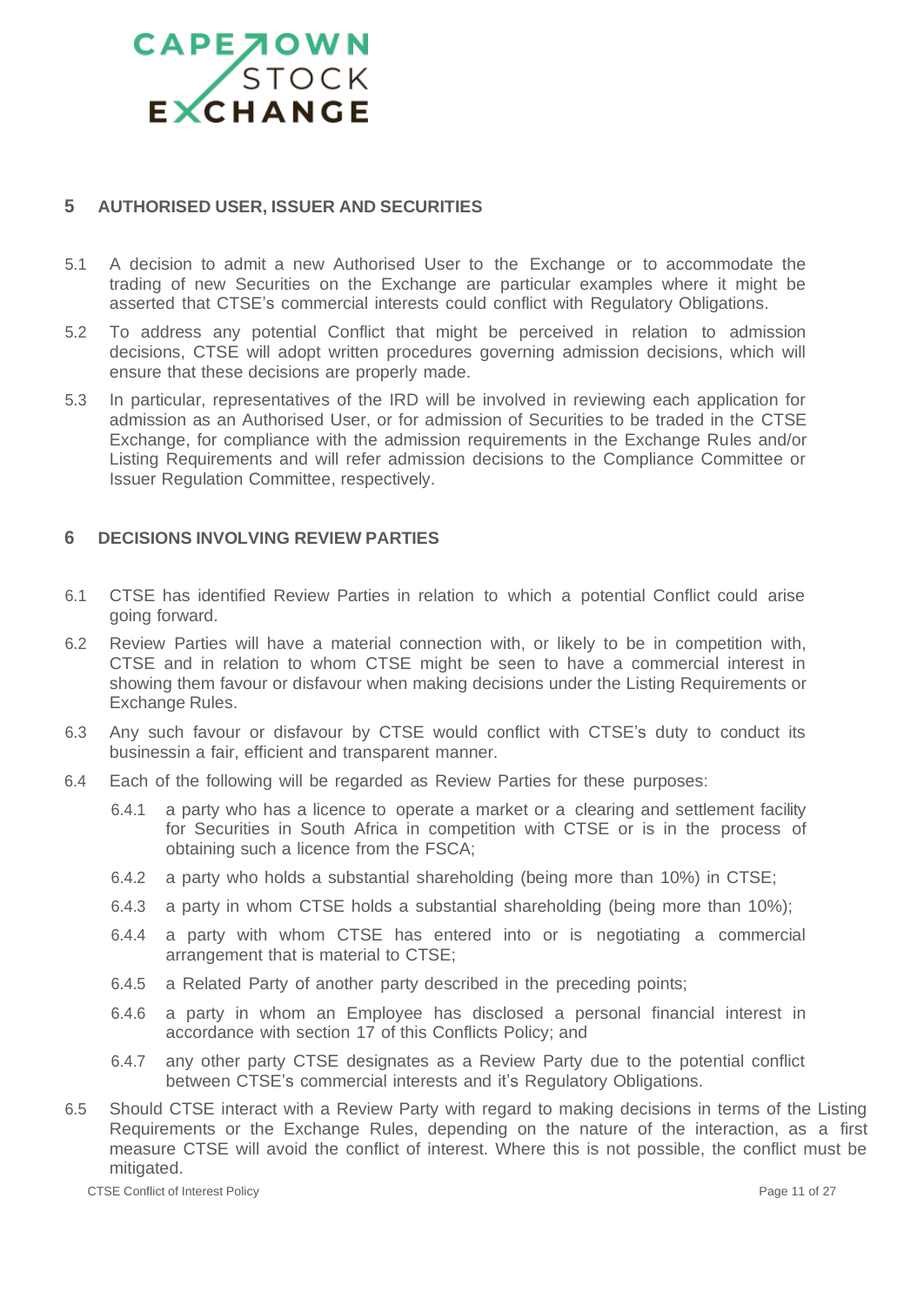

- 6.6 Mitigation measures may include one or more of the following:
	- 6.6.1 segregtion of duties;
	- 6.6.2 information or physical barriers;
	- 6.6.3 the establishment of additional Chinese Walls;
	- 6.6.4 referral to the Compliance Committee or Issuer Regulation Committee;
	- 6.6.5 disclosure to the extent required; and
	- 6.6.6 independent oversight or vetting.

### <span id="page-11-0"></span>**7 CHINESE WALLS**

- 7.1 Chinese Walls (information barriers) are internal arrangements restricting the movement of information within CTSE, allowing one group of staff to be insulated from information that gives rise to a particular conflict, so that CTSE is not affected by that Conflict. To be effective, these Chinese Walls must actually prevent information being passed from one group of staff to another.
- 7.2 CTSE operates a strict and robust Chinese Wall policy. In terms of this policy, the following principles apply:
	- 7.2.1 Employees are not allowed, except with the approval of the CEO, to have responsibilities in more than one division of CTSE; and
	- 7.2.2 if Employees are formally transferred to another division within CTSE, this fact will be communicated to relevant Clients and/or market Participants (if appropriate to the Employees' level and Client base).
- 7.3 Each division has separate filing systems (for both physical and electronic files), which are controlled either through being stored with proper security measures including being stored in locked facilities or with appropriate password control.
- 7.4 In particular, the Chinese Walls ensure that:
	- 7.4.1 Employees, other than staff from the IRD, are not aware of any Issuer activities not in the public domain; and
	- 7.4.2 the activities of any division are not known to any of the other CTSE divisions in detail so as to cause a Conflict or to appear to cause a Conflict.
- 7.5 Remuneration policy:
	- 7.5.1 The remuneration of all Employees is carefully considered and in particular Employees are not paid commission for:
		- 7.5.1.1 the introduction, retention or termination of new Authorised Users; or
		- 7.5.1.2 any specific Issuer related corporate activity transaction.
	- 7.5.2 Nothing in this Policy may be interpreted to prohibit Employees from being incentivised or rewarded on the overall performance of CTSE.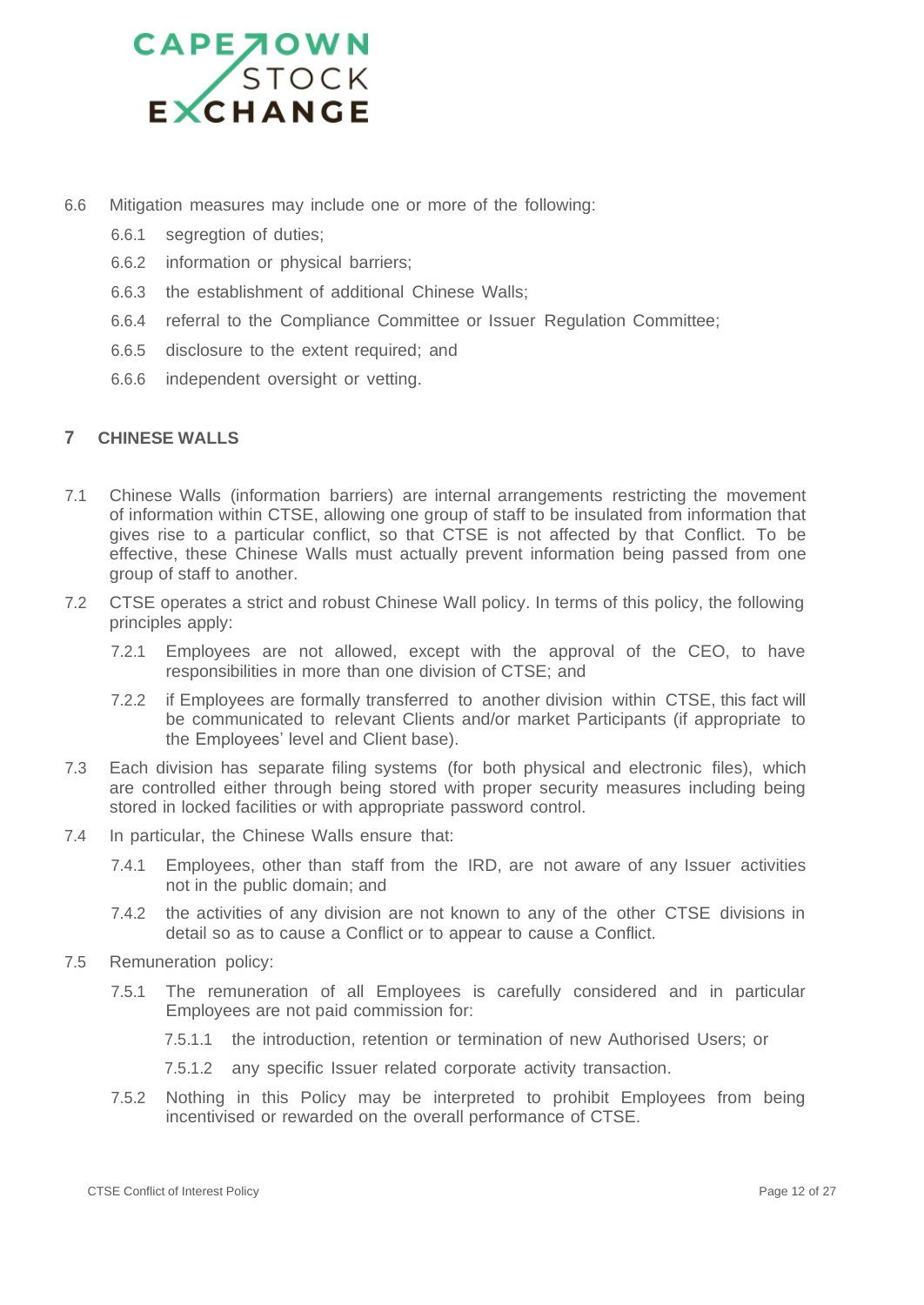### <span id="page-12-0"></span>**8 INFORMATION AND PHYSICAL BARRIERS**

- 8.1 Information barriers and, where necessary, physical barriers are to be put in place to ensure that physical access to hard copy information and electronic access to soft copy information are quarantined, as required, within the IRD, so as to protect confidential information relating to compliance or enforcement matters.
- 8.2 If such information is to be shared outside of the IRD, it is to be done in accordance with CTSE's organisational and departmental policies and procedures. For example, IRD staff will participate in, and share information with, a number of internal governance and/or committees (e.g. the Audit Committee and Compliance Committee). IRD staff will also have extensive interaction with staff from other divisions on a range of issues. These will include day-to-day operational issues and other matters, such as potential new products or other projects and initiatives that may raise Exchange Rule compliance issues. In having these interactions, IRD Employees will be conscious of their confidentiality obligations and will be required to only discuss confidential matters of a regulatory nature with other staff on a strict 'need to know' basis.
- 8.3 None of the following files may be left lying around allowing unauthorised people or other divisions to copy, extract information from or view them:
	- 8.3.1 any files containing information relating to Authorised Users, Issuers, their Clients, their particulars, fee arrangements, mandates, orders or trades;
	- 8.3.2 any files containing information on transactions, Authorised Users or Clients identified for or being the subject of a market surveillance investigation;
	- 8.3.3 any files relating to trades, whether completed or not;
	- 8.3.4 any information relating to research in progress, not yet authorised for general distribution;
	- 8.3.5 accounting and financial information, especially information relating to profitability, margins and the like;
	- 8.3.6 strategically sensitive information such as, but not limited to, marketing strategies;
	- 8.3.7 personnel files and human resources type confidential information; and
	- 8.3.8 any other documentation designated as such by the Board.
- 8.4 In addition to the physical separation of files for the divisions, it is important that only the following will be granted access to such documentation or electronic files:
	- 8.4.1 Board members;
	- 8.4.2 the CEO;
	- 8.4.3 Employees of that particular division;
	- 8.4.4 regulatory bodies such as the FSCA;
	- 8.4.5 CTSE's external auditors;
	- 8.4.6 IRD staff who will report to the Compliance Committee, Audit Committee and Board directly and independently; and
	- 8.4.7 any other body with appropriate legal authority such as those with court orders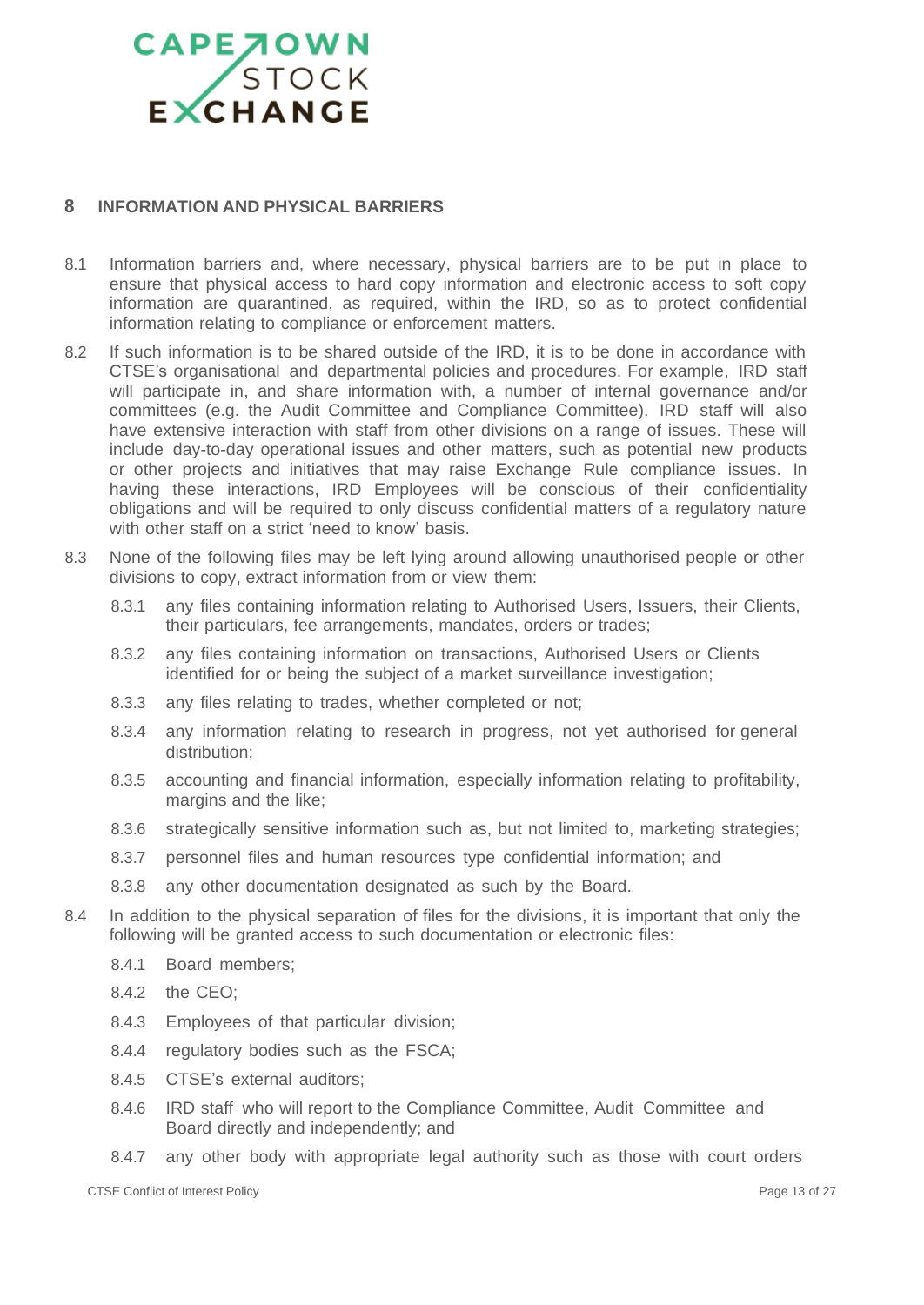

(such as search warrants). Any inspections by authorised third parties should immediately be reported to the Board to decide what additional action should be taken. Should the Board feel that there are grounds for any other person to be given access to such information the Board may authorise this after taking into account:

- 8.4.7.1 the nature and reasons for such a request;
- 8.4.7.2 the person to whom this information would be made available; and
- 8.4.7.3 the interests of any Clients that may be compromised, whether actually or potentially, through such disclosure.
- 8.5 Should the Board, after taking these factors into account, decide to allow such access, the Board should consider informing affected Clients of the Board's decision and the reasons therefore, unless precluded from doing so by law.

### <span id="page-13-0"></span>**9 GENERAL DISCLOSURE PRINCIPLES:**

- 9.1 CTSE ensures that Authorised Users, Issuers and Clients are adequately informed about any Conflict that may affect the provision of financial services to them. Disclosures made to these:
	- 9.1.1 are made on a timely basis, allowing the Authorised User, Issuer or Client a reasonable time to assess the impact of the Conflict;
	- 9.1.2 are prominently shown and not hidden in small print or otherwise obscured;
	- 9.1.3 are specific and meaningful to the Authorised User, Issuer or Client in the sense that they provide enough detail in a clear, concise and effective form to allow others to make an informed decision about how the Conflict may affect the service being provided to them – excessive disclosure aimed at confusing Authorised Users, Issuers and Clients is to be avoided;
	- 9.1.4 refer to the specific service to which the Conflict relates; and
	- 9.1.5 are focused on material Conflict.

### <span id="page-13-1"></span>**10 ORGANISATIONAL AND REPORTING STRUCTURES**

10.1 CTSE has a company-wide corporate governance framework led by the Board that find application throughout CTSE in terms of this Conflicts Policy. CTSE has *inter alia* been guided by the King IV Report on Corporate Governance and has adopted an approach it considers appropriate for the scope, scale and nature of its activities. The governance structure ensures that the Board and the Executive Committee implement appropriate internal monitoring and reporting systems, actively analyse current and required human, technological and financial resources, and ensures that risk management and compliance practices are appropriate. The governance framework will promote accountability and transparency of the decision-making practices of CTSE. More than half of the Board are and will remain to be South African residents.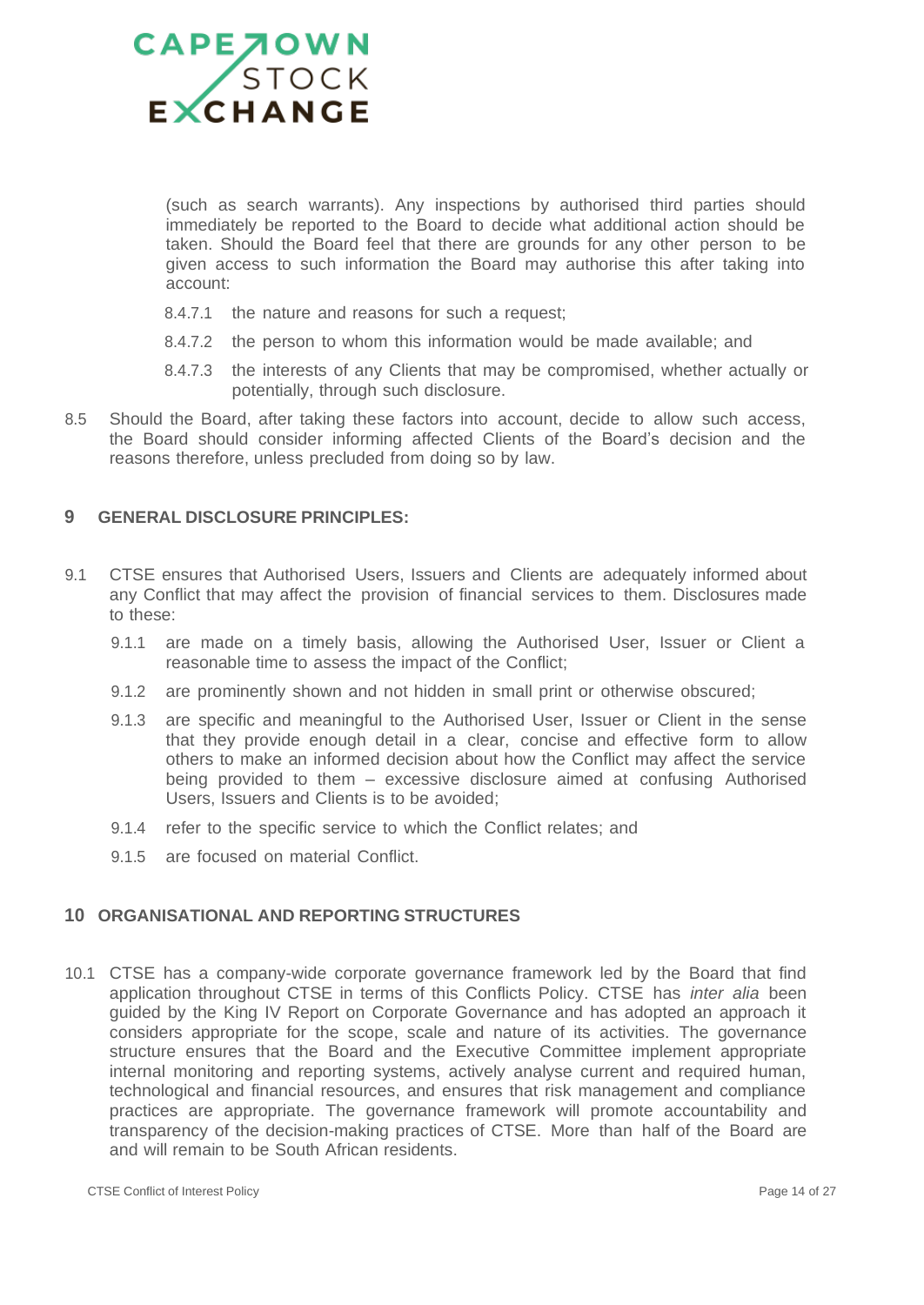

- 10.2 The key participants in CTSE's governance structure are:
	- 10.2.1 the Board, who will take ultimate responsibility for CTSE and ensure CTSE's compliance with the Exchange Licence and the FMA;
	- 10.2.2 the Executive Committee;
	- 10.2.3 the Audit Committee;
	- 10.2.4 the Compliance Committee; and
	- 10.2.5 the Issuer Regulation Committee.

### <span id="page-14-0"></span>**11 BOARD**

- 11.1 The Board is responsible for the strategic direction and control of CTSE.
- 11.2 The Board will, amongst others:
	- 11.2.1 be responsible for the strategic direction and control of CTSE;
	- 11.2.2 set the values to which CTSE will adhere;
	- 11.2.3 ensure that its conduct and that of the CEO, Senior Managers and CTSE staff alignto its values and is adhered to in all respects of its business;
	- 11.2.4 inform the FSCA as soon as it becomes aware of any matter that may pose systemic risk to the financial markets;
	- 11.2.5 promote a stakeholder inclusive approach to governance;
	- 11.2.6 consider on recommendation from the Compliance Committee, Exchange Rules and Exchange Directives and, where appropriate, to issue, amend or withdraw these, with the consent of the FSCA, and to ensure that these are communicated, implemented and enforced in terms of the FMA and the Exchange Licence;
	- 11.2.7 consider, only on recommendation from the Issuer Regulation Committee, Listing Requirements and where appropriate to issue, amend or withdraw these, with the consent of the FSCA, and to ensure that these are communicated, implemented and enforced in terms of the FMA and the Exchange Licence; and
	- 11.2.8 consider the Audit Committee's recommendations and, where appropriate, approve the appointment of the CFO and ensure that such an appointment complies with the FMA.
- 11.3 The Board is elected by shareholders in accordance with the memorandum of incorporation of CTSE.
- 11.4 The quorum for Board meetings is a majority of Directors.
- 11.5 Board meetings are chaired, subject to the memorandum of incorporation, by the chairperson who is appointed by the majority of CTSE shareholders.
- 11.6 The Board meets as and when required, but no less than four times a year.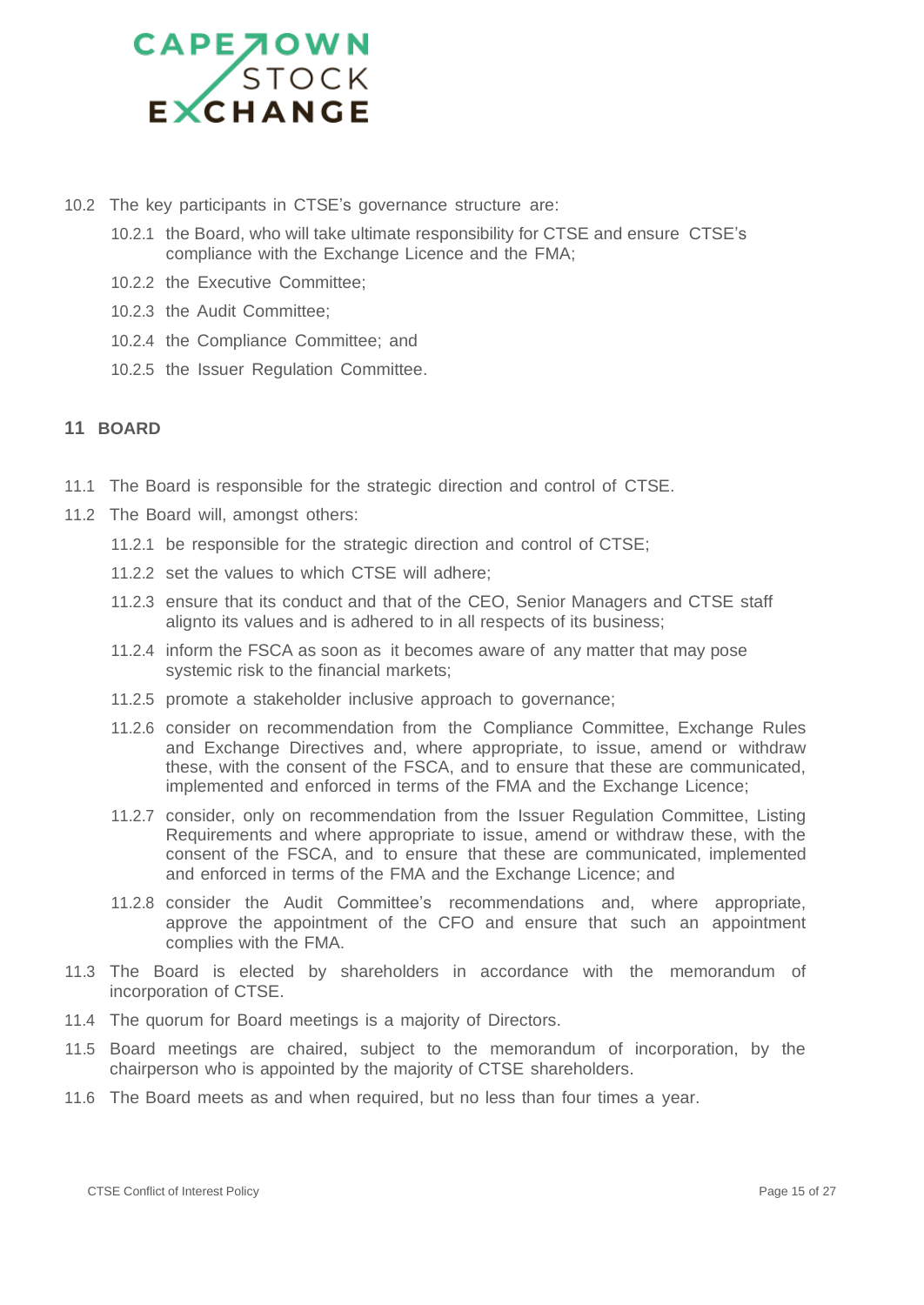

### <span id="page-15-0"></span>**12 THE CEO**

- 12.1 The CEO is responsible for the day-to-day management of CTSE with the assistance ofother members of the Executive Committee.
- 12.2 The CEO reports to the Board.
- 12.3 The CEO may be a Board member.
- 12.4 The key responsibilities of the CEO are to:
	- 12.4.1 take ultimate responsibility for the executive management of CTSE;
	- 12.4.2 lead the development and execution of CTSE's strategy;
	- 12.4.3 take ultimate responsibility that CTSE and its Employees comply with the FMA, the Exchange Licence and any other obligations;
	- 12.4.4 be responsible for business development and promoting CTSE amongst existing and potential Authorised Users, Issuers, Clients, the FSCA and other regulators, Employees and any other stakeholders;
	- 12.4.5 ensure effective, professional and appropriate communication with and between strategic stakeholders such existing and potential Authorised Users, Issuers, Clients, the FSCA and other regulators, Employees and any other stakeholders;
	- 12.4.6 act as a direct liaison between the Board and the Executive Committee; and
	- 12.4.7 manage, supervise, train and develop the CFO, COO and Head of IRD directly and all other staff of CTSE indirectly.
- 12.5 The Board appoints the CEO, subject to ratification by the shareholders of CTSE.

### <span id="page-15-1"></span>**13 EXECUTIVE COMMITTEE**

- 13.1 The Executive Committee (other than the CEO) reports to the CEO and is responsible for the day-to-day management of CTSE.
- 13.2 The Executive Committee shall be comprised of the following members:
	- 13.2.1 the CEO (see further details in section 12);
	- 13.2.2 the COO;
	- 13.2.3 the Head of IRD; and
	- 13.2.4 the CFO.
- 13.3 The quorum for Executive Committee meetings is the majority of members, and all of Executive Committee meetings are chaired by the CEO or in his absence by another of the members elected by the majority of the remaining members.
- 13.4 The Executive Committee meets as and when required but no less than once a quarter.

### <span id="page-15-2"></span>**14 AUDIT COMMITTEE**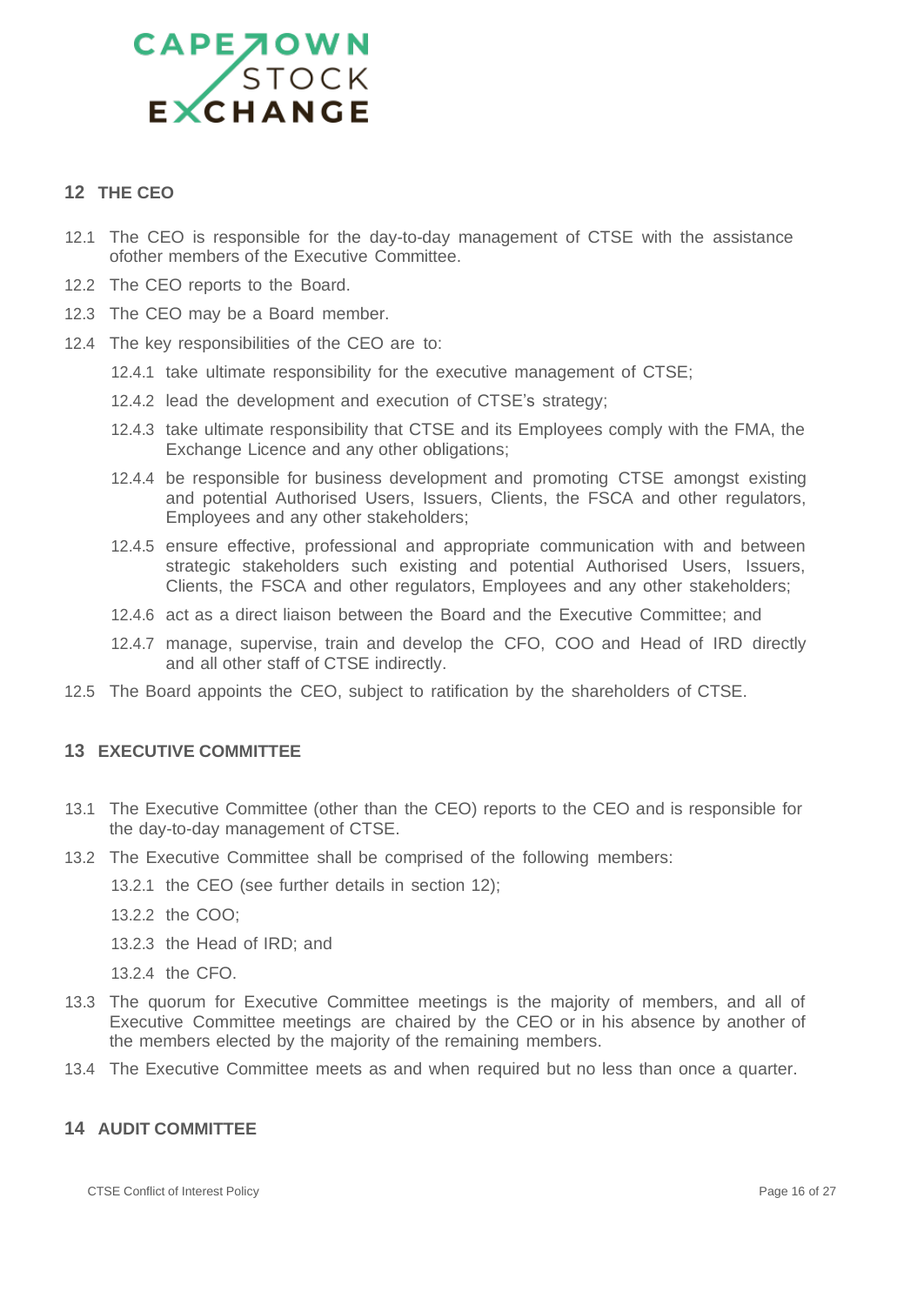- 14.1 The Audit Committee reports to the Board and is responsible for:
	- 14.1.1 oversight and review of the financial, operational, compliance and risk management of CTSE's activities;
	- 14.1.2 ensuring the integrity of the financial reporting process which shall include the Audit Committee annually attending to and executing the annual report;
	- 14.1.3 risk management system;
	- 14.1.4 internal reporting and controls;
	- 14.1.5 compliance with the FMA and Exchange Licence; and
	- 14.1.6 management of strategic and major financial and operational risks including the external audit process.
- 14.2 The Audit Committee has all powers necessary to fulfil its mandate including broad powers to require input from Employees and auditors.
- 14.3 The Audit Committee consists of at least three Independent Directors with substantial relevant professional experience.
- 14.4 The chairperson of the Audit Committee must be an Independent Director who is not the Chairperson of the Board.
- 14.5 The quorum for Audit Committee meetings is a majority of members.
- 14.6 The Audit Committee meets as and when required but no less than twice a year. On written request by the FSCA, CTSE will also provide minutes and other reports from the Audit Committee to the FSCA.
- 14.7 The Audit Committee may elect to invite the CFO, COO or Head of IRD and or the engagement partner of CTSE's auditors to any of its meetings or any part thereof, but they will not have voting rights.
- 14.8 Employees are prohibited from attempting to influence members of the Audit Committee from performing their roles and any instance of this conduct must be escalated immediately to the Head of IRD and to the CEO and, through them, to the Board. This is to ensure that relevant compliance and enforcement decisions are made exclusively by the Audit Committee, rather than by commercially driven divisions of CTSE.

### <span id="page-16-0"></span>**15 COMPLIANCE COMMITTEE**

- 15.1 The Compliance Committee serves to balance the Conflicts between the commercial interests of CTSE with its compliance with the FMA (including Board Notice 1 of 2015) andits Exchange Licence conditions.
- 15.2 The Compliance Committee shall report to the Board and be responsible for CTSE's selfregulation which shall include, inter alia:
	- 15.2.1 responsibilities in terms of the Exchange Rules:
		- 15.2.1.1 advising the Board on the rules, procedures and exchange directives and any matters arising therefrom;

CTSE Conflict of Interest Policy **Page 17 of 27** and 27 of 27 and 27 and 27 and 27 and 27 and 27 and 27 and 27 and 27 and 27 and 27 and 27 and 27 and 27 and 27 and 27 and 27 and 27 and 27 and 27 and 27 and 27 and 27 and 27 15.2.1.2 informing the FSCA as soon as it becomes aware of any matter that may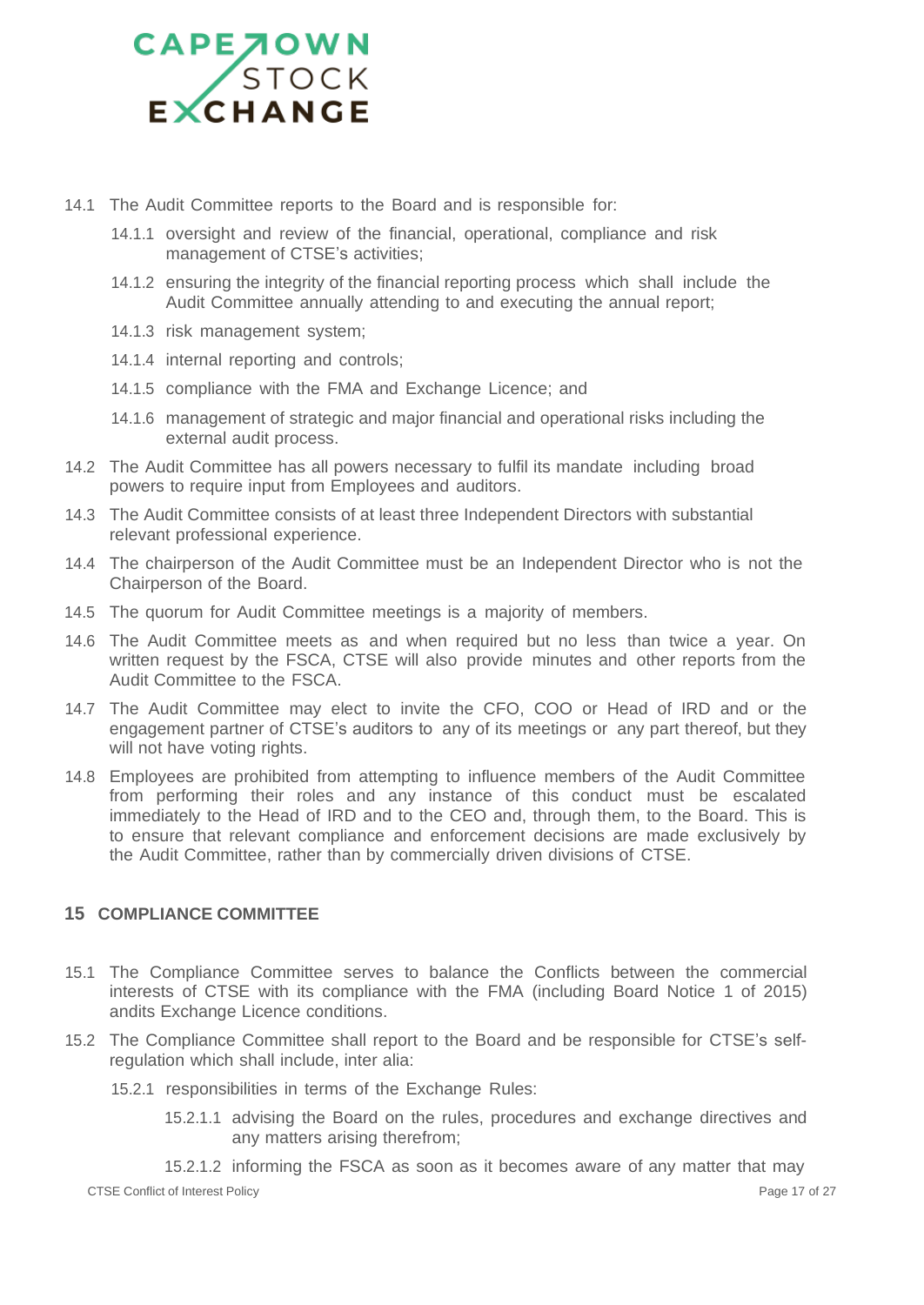

reasonably pose systemic risk to the financial markets, if not reported to the FSCA by the CEO or Senior Management;

- 15.2.1.3 reviewing decisions of the CEO and the Senior Managers on an ad hoc basis in accordance with the rules and the procedures, including and act or omission dealing with:
	- 15.2.1.3.1 temporary modify, restrict or suspend Authorised Users' access to the Exchange; and
	- 15.2.1.3.2 disputes with or between Authorised Users;
- 15.2.1.4 supervising compliance by Authorised Users with the rules, procedures and exchange directives;
- 15.2.1.5 supervising compliance with the FMA by Authorised Users and to report any non- compliance to the FSCA to assist the Registrar in enforcing the FMA;
- 15.2.1.6 fair and consistent enforcement and disciplinary action of Authorised Users, imposing appropriate sanctions for non-compliance and allowing the Issuer Regulation Committee to hear and adjudicate on any appeals against acts and omissions of the Compliance Committee; and
- 15.2.1.7 hearing and adjudicating on any appeals against the acts and omissions of the Issuer Regulation Committee, as set out in the Listing Requirements,
- 15.2.2 additional responsibilities include:
	- 15.2.2.1 reporting to the Board and Audit Committee on request from either the Board or Audit Committee on:
		- 15.2.2.1.1 compliance by the IRD and the Issuer Regulation Committee with the Listing Requirements;
		- 15.2.2.1.2 whether CTSE has cooperated with the FSCA and other applicable regulators to investigate and enforce the applicable laws and regulations;
		- 15.2.2.1.3 whether CTSE has appropriately managed actual and perceived Conflict in relation to its self-regulation and oversight functions and has avoided using its regulatory authority to allow itself or any Authorised User to gain an unfair advantage; and
		- 15.2.2.1.4 whether CTSE has followed professional standards of behaviour on matters such as confidentiality and procedural fairness in performing its self-regulation and oversight activities; and
	- 15.2.2.2 considering and, if appropriate, recommending to the Board, the appointment of and terms of appointment for any directors or Senior Managers, if such an appointment complies with the FMA.
- 15.3 The Compliance Committee has all powers necessary to fulfil its mandate including broad powers to require input from Board members, the CEO, Senior Managers and staff as well as those of the Authorised Users.
- 15.4 The Compliance Committee consists of a minimum of three Independent Directors;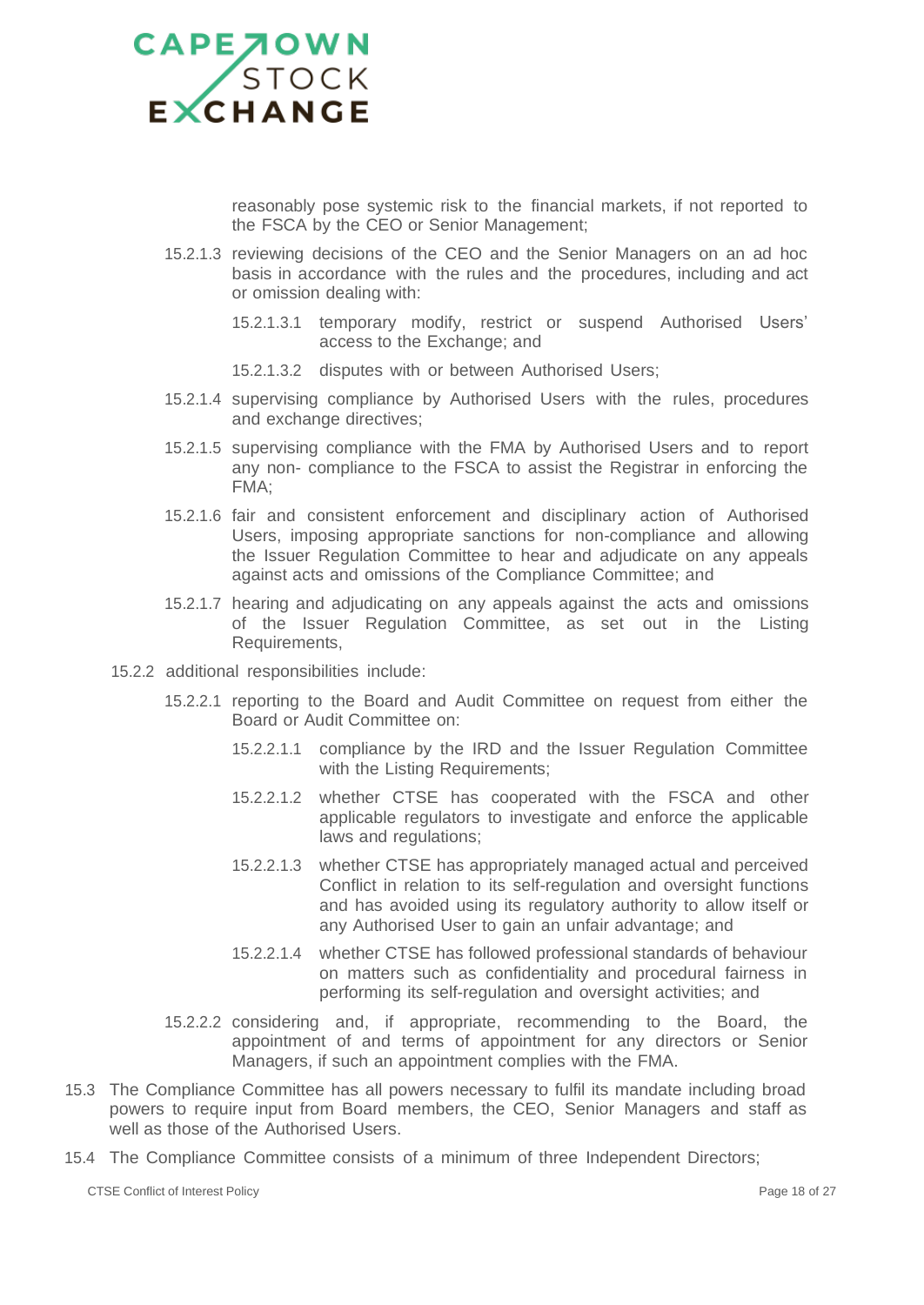- 15.5 The Board will appoint appropriately qualified persons to a panel from which reserve members of the Compliance Committee will, when required, be drawn.
- 15.6 The quorum for Compliance Committee meetings is a majority of non-conflicted members.
- 15.7 Compliance Committee meetings are chaired by a member who the Compliance Committee will elect for a one year term who must be an independent non-executive director. In the absence of the permanent chairperson, the other independent nonexecutive director will be chairperson of the Compliance Committee meeting.
- 15.8 Compliance Committee members should promptly excuse themselves if they have a Conflict and the Chairperson of the Compliance Committee will draw a replacement from the reserve panel (as outlined in section 15.5).
- 15.9 The Compliance Committee meets as and when required but no less than once a year.
- 15.10 CTSE Employees are prohibited from attempting to influence members of the Compliance Committee from performing their roles and any instance of this conduct must be escalated immediately to the Head of IRD and to the CEO and, through them, to the Board. This is to ensure that relevant compliance and enforcement decisions are made exclusively by the Compliance Committee, rather than by commercially driven divisions of CTSE.

### <span id="page-18-0"></span>**16 ISSUER REGULATION COMMITTEE**

- 16.1 The Issuer Regulation Committee serves to balance the conflict of interests between the commercial interests of CTSE with the compliance of Issuers with the Listing Requirements.
- 16.2 The Issuer Regulation Committee shall report to the Board and be responsible for, inter alia:
	- 16.2.1 advising the Board on the Listing Requirements and any matters arising therefrom;
	- 16.2.2 approving, suspending or removing any Issuer from being listed on the Exchange in compliance with the Listing Requirements on conditions the Issuer Regulation Committee deems appropriate;
	- 16.2.3 reviewing decisions of the IRD on an ad hoc basis in accordance with the Listing Requirements including and act or omission dealing with:

16.2.3.1 temporary suspension of Issuers; and

16.2.3.2 disputes with or between Issuers;

- 16.2.4 informing the FSCA as soon as it becomes aware of any matter that may pose systemic risk to the financial markets;
- 16.2.5 supervising compliance with the FMA by Issuers and to report any non-compliance to the FSCA to assist the FSCA in enforcing the FMA;
- 16.2.6 fair and consistent enforcement and disciplinary action of Issuers, imposing appropriate sanctions for non-compliance and allowing the Compliance Committee to hear and adjudicate on any reviews and appeals against acts and omissions of the Issuer Regulation Committee; and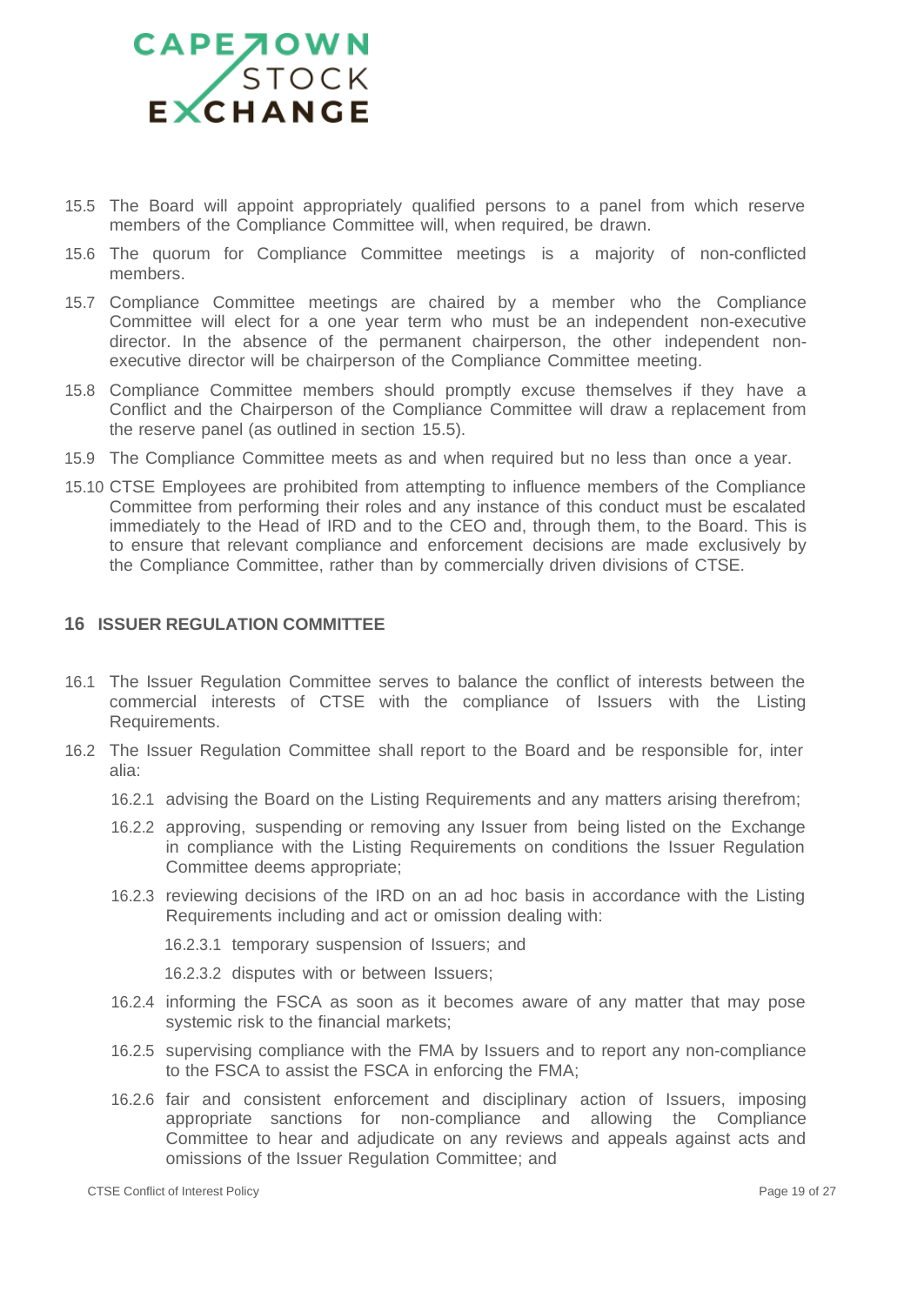

- 16.2.7 hearing appeals from Authorised Users against acts and omissions of the Compliance Committee as set out in the Exchange Rules.
- 16.3 The Issuer Regulation Committee has all powers necessary to fulfil its mandate including broad powers to require input from CTSE's directors and staff as well as those of Issuers.
- 16.4 The Issuer Regulation Committee consists of:
	- 16.4.1 a minimum of three Independent Directors; and
	- 16.4.2 other ad-hoc members based on particular skills (e.g. industry experience) when required.
- 16.5 The quorum for Issuer Regulation Committee meetings is a majority of non-conflicted members.
- 16.6 Issuer Regulation Committee meetings are chaired by a member who the Issuer Regulation Committee will elect for a one year term. If the elected Chairperson of the Issuer Regulation Committee is absent the remaining Issuer Regulation Committee members will elect a chairperson for that meeting by majority vote.
- 16.7 The Issuer Regulation Committee meets as and when required but no less than once a year.
- 16.8 Company Secretariat/Compliance will be responsible for maintaining a register of personal interests and a register of Review Parties.
- 16.9 Company Secretariat/Compliance is required to report any Conflict to the Audit Committee to consider and decide on any actions to be taken in relation to the Conflict.

### <span id="page-19-0"></span>**17 GIFTS, ENTERTAINMENT ANTI CORRUPTION**

- 17.1 CTSE does not condone the giving or receiving of gifts, other than of a personal or nominal nature. CTSE intends to act with the highest regard as to standards of integrity and honesty in all it does, thereby ensuring that Clients have confidence when entrusting their business to it. CTSE recognizes that corruption has an adverse effect on communities wherever it occurs. CTSE is therefore committed to enforcing high moral and ethical standards in all its business activities. CTSE believes that business success should depend on a fair and open assessment of its products and services rather than being reliant on illegal, unauthorised and/or unorthodox gratifications/payments provided to or by Employees.
- 17.2 The following guidance notes are provided to assist Employees in deciding whether a proposed gift would be contrary to the above philosophy.
	- 17.2.1 It is important to note that the Policy is to be applied to all Employees, and further, all Employees are to ensure that they are aware of the Policy as they may be held accountable for an action undertaken by Immediate Family Members.
	- 17.2.2 In general terms, CTSE staff may not give or receive a gift (or entertainment) with a monetary value in excess of Threshold Value without the express permission of the CEO. The giving or receiving of a gift (and entertainment) is to include the promise of the giving or receiving. Even where the item has not changed hands,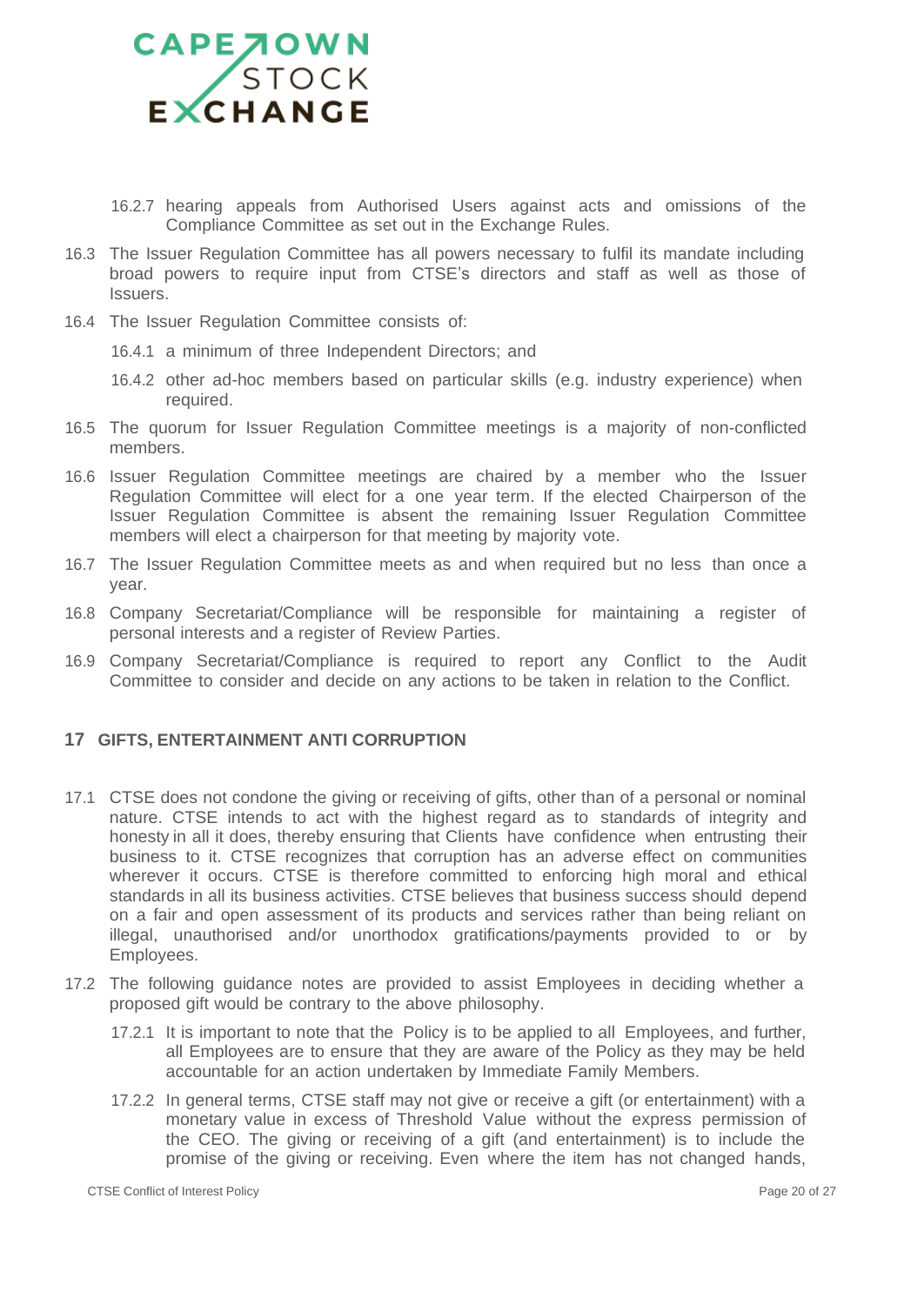

but an expectation of receipt is created, a gift will be deemed to have been made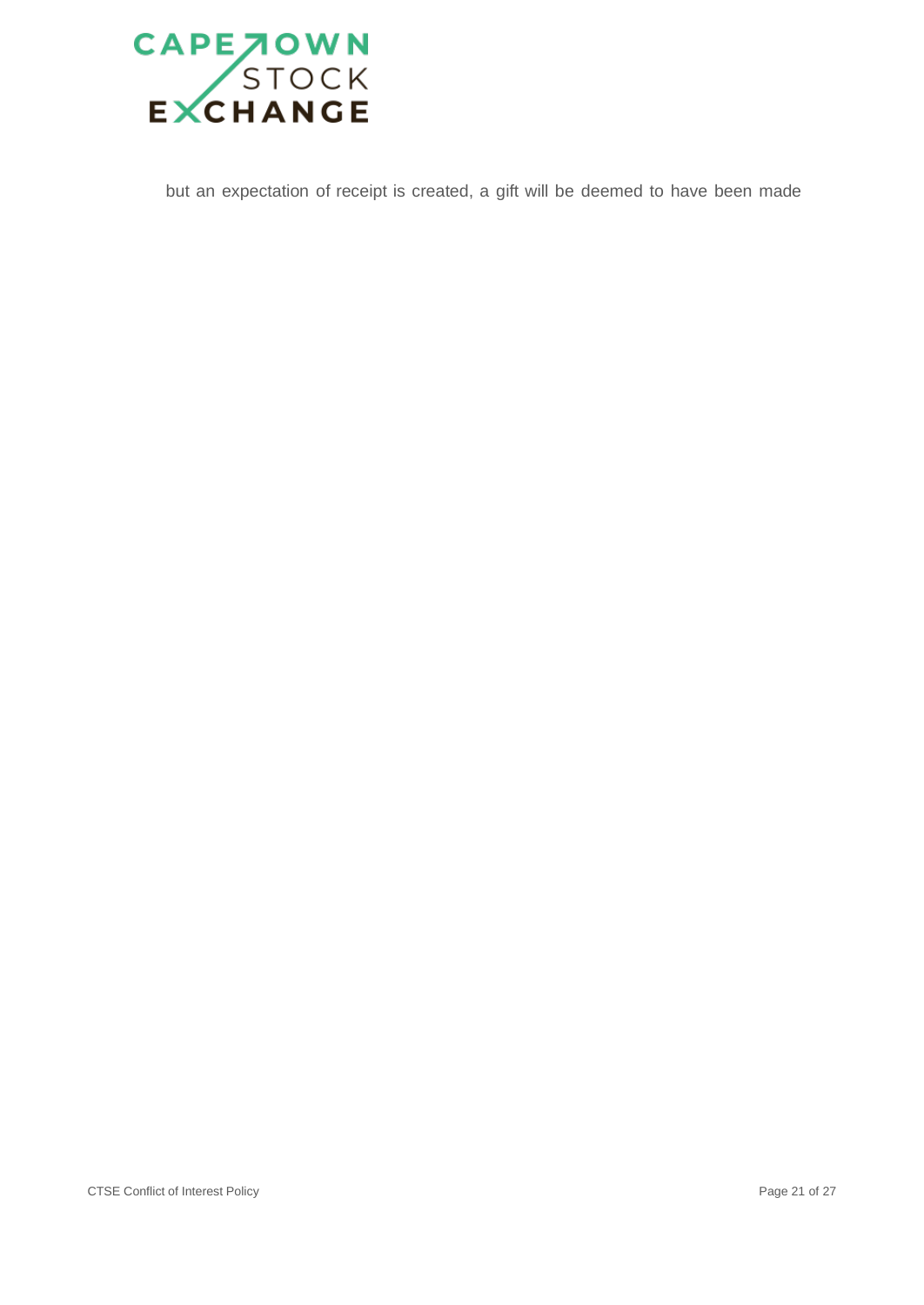

or received if above the Threshold Value.

- 17.3 The following list is a list of examples of gifts that may be offered, and must be considered as forming part of this Policy:
	- 17.3.1 money, whether in cash or otherwise;
	- 17.3.2 any donation, gift, loan, fee, reward, valuable security, property or interest in property of any description, whether movable or immovable, or any other similar advantage;
	- 17.3.3 the avoidance of a loss, liability, penalty, forfeiture, punishment or other disadvantage;
	- 17.3.4 any office, status, honour, employment, contract of employment or services, any agreement to give employment or render services in any capacity and re sidential or holiday accommodation;
	- 17.3.5 any payment, release, discharge or liquidation of any loan, obligation or other liability, whether in whole or in part;
	- 17.3.6 any forbearance to demand any money or money's worth or valuable thing;
	- 17.3.7 any other service or favour or advantage of any description, including protection from any penalty or disability incurred or apprehended or from any action or proceedings of a disciplinary, civil or criminal nature, whether or not already instituted, and includes the exercise or the forbearance from the exercise of any right or any official power or duty;
	- 17.3.8 any right or privilege;
	- 17.3.9 any real or pretended aid, vote, consent, influence or abstention from voting;
	- 17.3.10 any valuable consideration or benefit of any kind, including any discount, commission, rebate, bonus, deduction or percentage; or
	- 17.3.11 any provision of meals, travel, or accommodation or entertainment.
- 17.4 A reference in this Policy to accept or agree or offer to accept any gratification includes to:
	- 17.4.1 demand, ask for, seek, request, solicit, receive or obtain;
	- 17.4.2 agree to demand, ask for, seek, request, solicit, receive or obtain; or
	- 17.4.3 offer to demand, ask for, seek, request, solicit, receive or obtain any gratification.
- 17.5 A reference in this Policy to give or agree or offer to give any gratification includes to:
	- 17.5.1 promise, lend, grant, confer or procure;
	- 17.5.2 agree to lend, grant, confer or procure; or
	- 17.5.3 offer to lend, grant, confer or procure such gratification.
- 17.6 Any person:
	- 17.6.1 who is party to an employment relationship with CTSE or any of its affiliated companies and who, directly or indirectly, accepts or agrees or offers to accept from any other person any unauthorised gift, whether for the benefit of that person or for the benefit of another person; or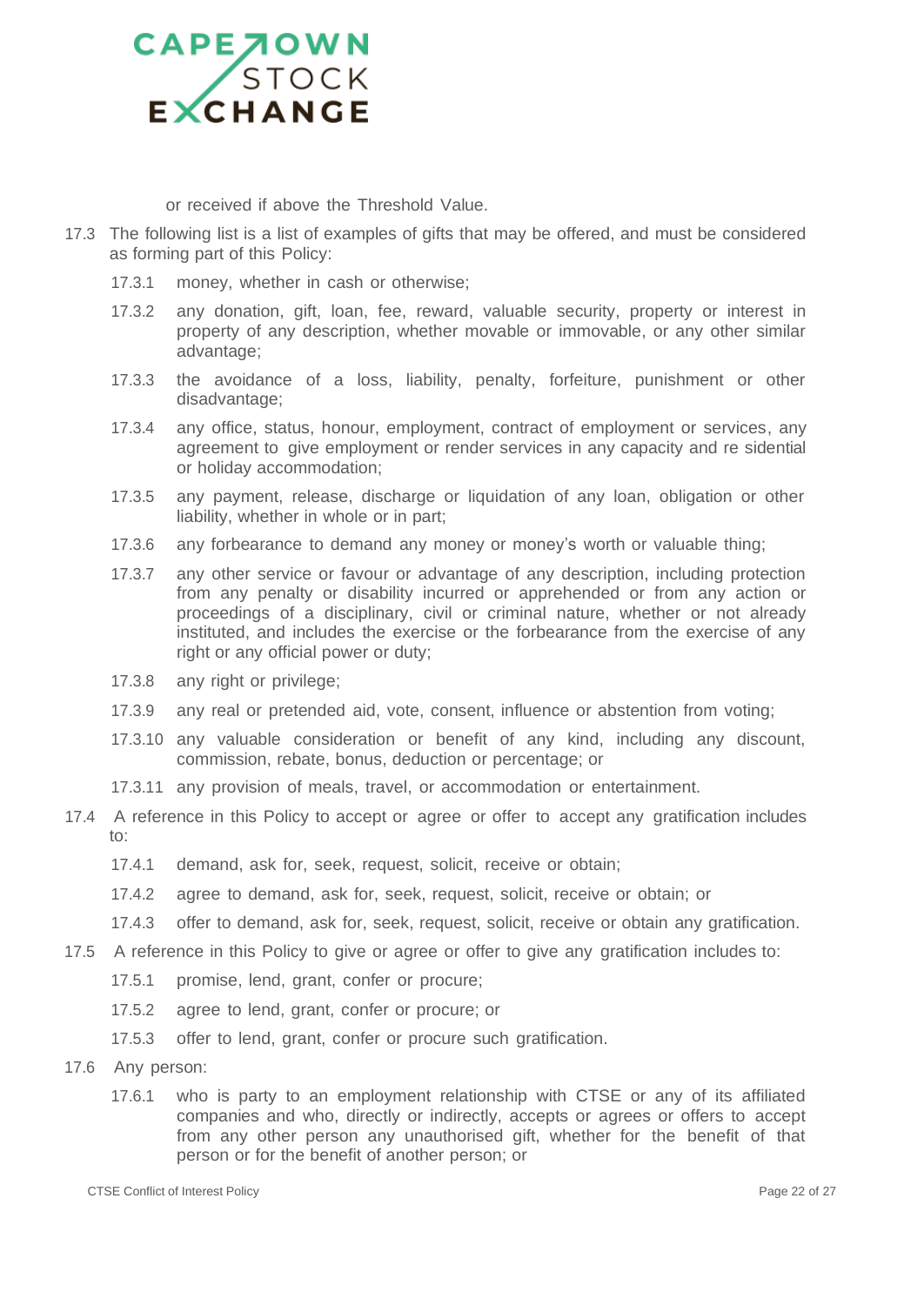

17.6.2 who, directly or indirectly, gives or agrees or offers to give to any person who is party to an employment relationship any unauthorised gratification, whether for the benefit of that party or for the benefit of another person, in respect of that party doing any act in relation to the exercise, carrying out or performance of that party's powers, duties or functions within the scope of that party's employment relationship,

is guilty of the offence of receiving or offering an unauthorised gift may be found guilty of the offence of corruption.

- 17.7 This misconduct may, subject to the normal disciplinary procedures in place and depending on the severity of the act of corruption lead to summary dismissal.
- 17.8 There will be a presumption of wrongdoing in any such action that has not been fully disclosed to the in a transparent and honest manner as set out in this Policy.
- 17.9 No Employee must offer any benefit, of any value, to a Restricted Recipient, without prior approval from the Board. This includes offering or providing entertainment to a Restricted Recipient, or inviting a Restricted Recipient to a seminar or conference.

### <span id="page-22-0"></span>**18 GIFTS, LUNCHES, SPORTS EVENTS, PLAY AND SOCIAL EVENTS ETC**

- 18.1 Gifts
	- 18.1.1 No Employee is ever to accept a gift from an actual, past or prospective Authorised User, Issuer, Client, or supplier or other business associate which is value received in excess of the equivalent of Threshold Value given to him/her as a consequence of his/her employment at CTSE.
	- 18.1.2 Corporate gifts are, however, a part of business especially around the festive season. This includes all Christmas gifts including diaries and calendars.
	- 18.1.3 When CTSE is giving gifts to a supplier, regulator or Client, this should never be excessive, so as not to create the impression that CTSE is buying favours.
- 18.2 Trips Away
	- 18.2.1 Employees are never to accept a trip away where an Authorised User, Issuer or supplier pays anything towards transport, accommodation, drinks or entertainment.
	- 18.2.2 In the event that an Employee feels that it does make business sense to go on a trip away, then he/she can motivate that CTSE picks up his/her costs for such a trip away.
- 18.3 Lunches, Sport Events, Plays, Social Events, etc.
	- 18.3.1 Employees are, where applicable, encouraged to attend functions with Authorised Users, Issuers, business contacts and suppliers. But any event costing over the Threshold Value should be considered a gift. If the invited Employee believes that there is compelling business reason to accept an invitation in excess of the Threshold Value he may disclose this fact to the Head of IRD and request the CEO's permission to either:

CTSE Conflict of Interest Policy **Page 23 of 27** CTSE Conflict of Interest Policy 18.3.1.1 contribute the excess value over the Threshold Value to the person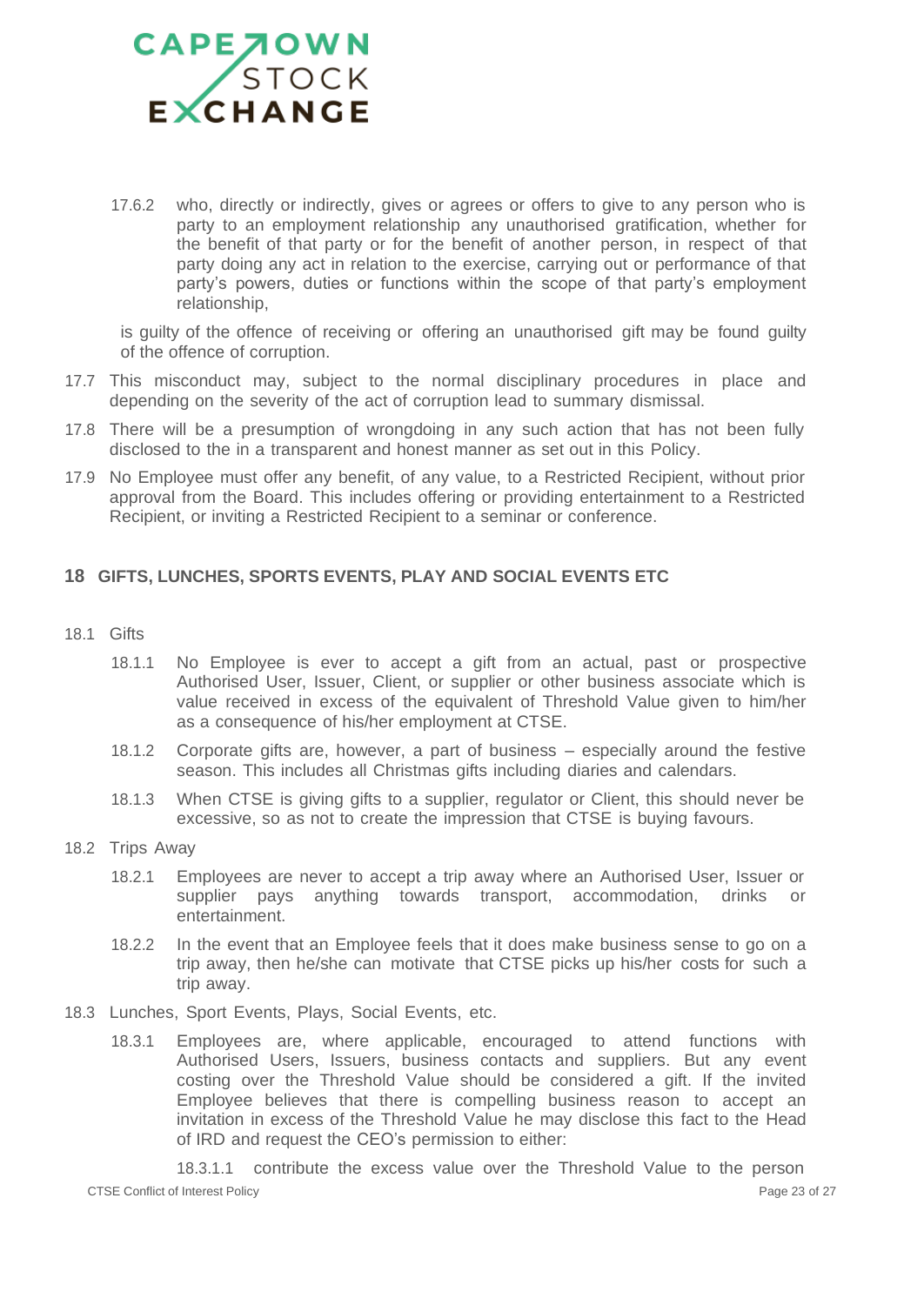

extending the invitation himself; or

- 18.3.1.2 have CTSE pay the excess value over the Threshold Value to the person extending the invitation.
- 18.3.2 At no time should any Employee go to a lunch or event with a business competitor by his/herself, irrespective of who issues the invitation, without permission. The invitation should be disclosed to the relevant Senior Manager and an appropriate person will then be asked to accompany him/her to the event. In the event of uncertainty, treat the invitation as having come from a competitor.
- 18.3.3 When CTSE is hosting an event for Authorised Users, Issuers, suppliers, regulators or Clients, this should never be excessive, so as not to create the impression that CTSE is buying favours.
- 18.4 Giving Benefits
	- 18.4.1 No benefit should be given or offered with the intention of obtaining an improper business advantage, or where such a benefit could give rise to a Conflict.
	- 18.4.2 Pre-approval from CTSE the relevant Senior Manager must be obtained before giving or offering benefits exceeding the Threshold Value. All benefits given to Clients or third parties, of any value, must be noted in a Gifts Register maintained by Company Secretariat/Compliance.

### <span id="page-23-0"></span>**19 AVOIDING CONFLICTS**

- 19.1 Some Conflicts have such a serious potential impact that the only way to adequately manage them is to avoid them. In such cases merely disclosing them and imposing internal controls is inadequate. CTSE has documented those types of Conflict that cannot be managed and staff is not permitted to enter into such situations, in section 19.2 below.
- 19.2 The following Conflicts are considered so significant that all Employees are to avoid them all together:
	- 19.2.1 no Employee may be an Employee of another FSCA regulated exchange; and
	- 19.2.2 no Employee may have a beneficial or economic interest in any Authorised User.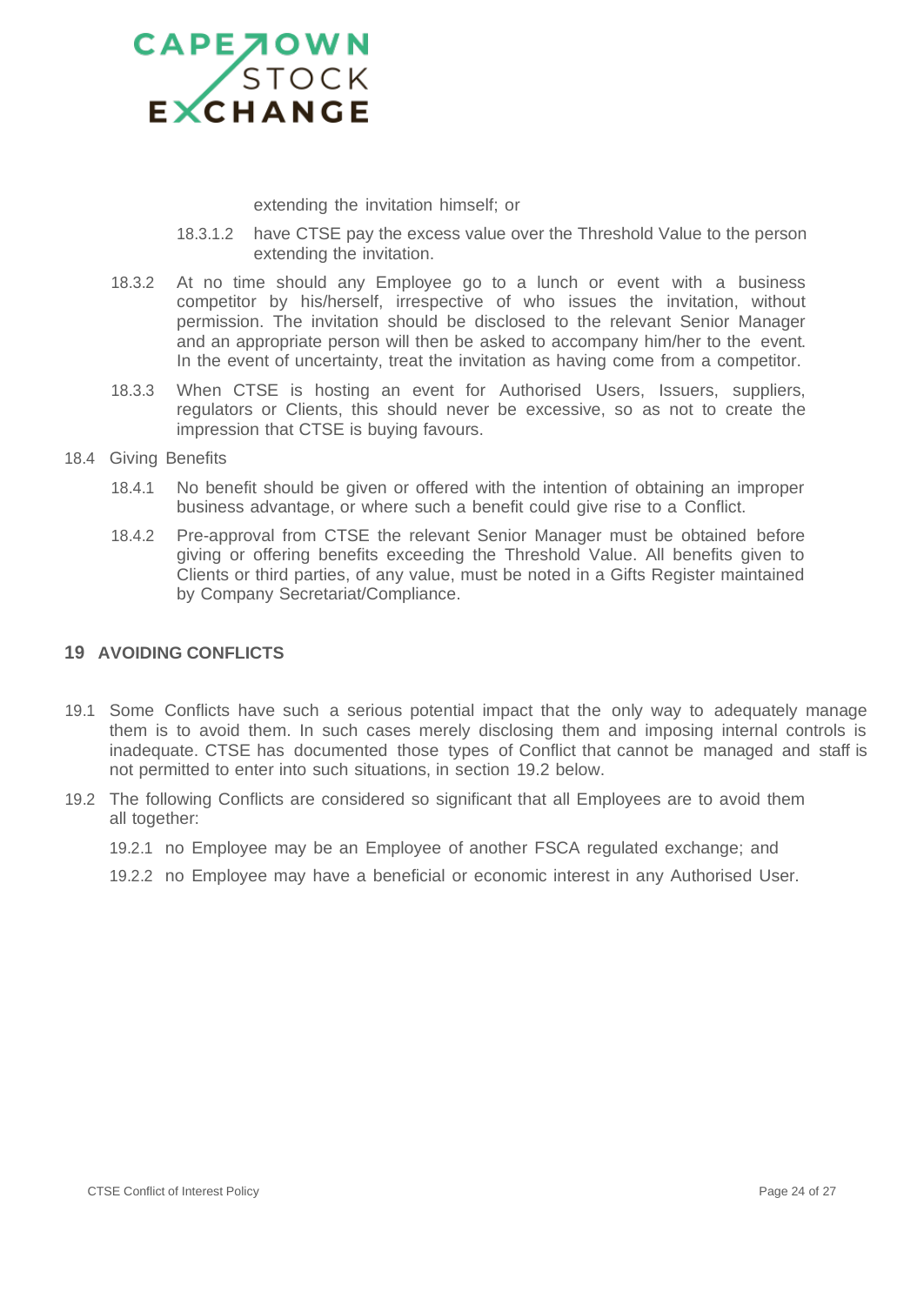### <span id="page-24-0"></span>**20 WHISTLEBLOWING**

- 20.1 "Whistleblowing" is the term used to describe the reporting of malpractice within a company by an Employee of that company. CTSE takes internal malpractice very seriously. Employees, Authorised Users, Issuers and Clients are encouraged to report any malpractice they encounter.
- 20.2 Malpractice for purposes of this Policy includes (but is not confined to):
	- 20.2.1 a breach or contravention of the FMA, a FSCA regulation, the Exchange Licence, this Policy or similar transgressions;
	- 20.2.2 a criminal offence or failure to otherwise comply with a legal obligation other than those of a petty or purely administrative nature;
	- 20.2.3 a miscarriage of justice;
	- 20.2.4 putting the health or safety of an individual in danger;
	- 20.2.5 damage to the environment; and
	- 20.2.6 deliberately concealing any of the above actions.
- 20.3 A qualifying disclosure is one which, in the reasonable belief of the person, suggests that malpractice has been, is being, or is likely to be committed.
- 20.4 If an Employee, Authorised User, Issuer or Client makes a qualifying disclosure, the Employee, Authorised User, Issuer or Client can be assured that their confidentiality will be respected, and they will be treated fairly and taken seriously. The Employee, Authorised User, Issuer or Client will be supported in their actions and protected from reprisals to the full extent possible by CTSE.
- 20.5 Whistleblowing Procedure
	- 20.5.1 The purpose of the facility is to enable Employees, Authorised Users, Issuers or Clients or the public to report any unethical behaviour, fraud, and theft relating to CTSE, Issuers, Authorised Users or breach of the FMA by Clients. It is not a complaints line and it is not a platform which can be used to slander fellow Employees. Differences of opinion should still be openly discussed with the relevant Senior Manager and/or Executive Committee. This facility should only be used should an Employee, Authorised User, Issuer or Client feel that their safety would be compromised and/or they could be victimized, and the Employee, Authorised User, Issuer or Client does not feel comfortable discussing the issue with anyone else in CTSE.
	- 20.5.2 The email address [Tip-Offs@CTSE.co.za](mailto:Tip-Offs@4AX.co.za) has been created for the reporting of any incidents. Information will come through to the CEO, Head of IRD and the Chairperson of the Audit Committee who will examine the merits of the case and put forth recommendations for a formal investigation and/or action.
	- 20.5.3 Should the tip off or information involve the Chairperson of the Audit Committee, the person reporting the incident should email the Head of IRD who will review the merits of the incident and take a decision as to further action required.

CTSE Conflict of Interest Policy **Page 25 of 27** Page 25 of 27 20.5.4 The main concern of all stakeholders is whether they will be identified and as a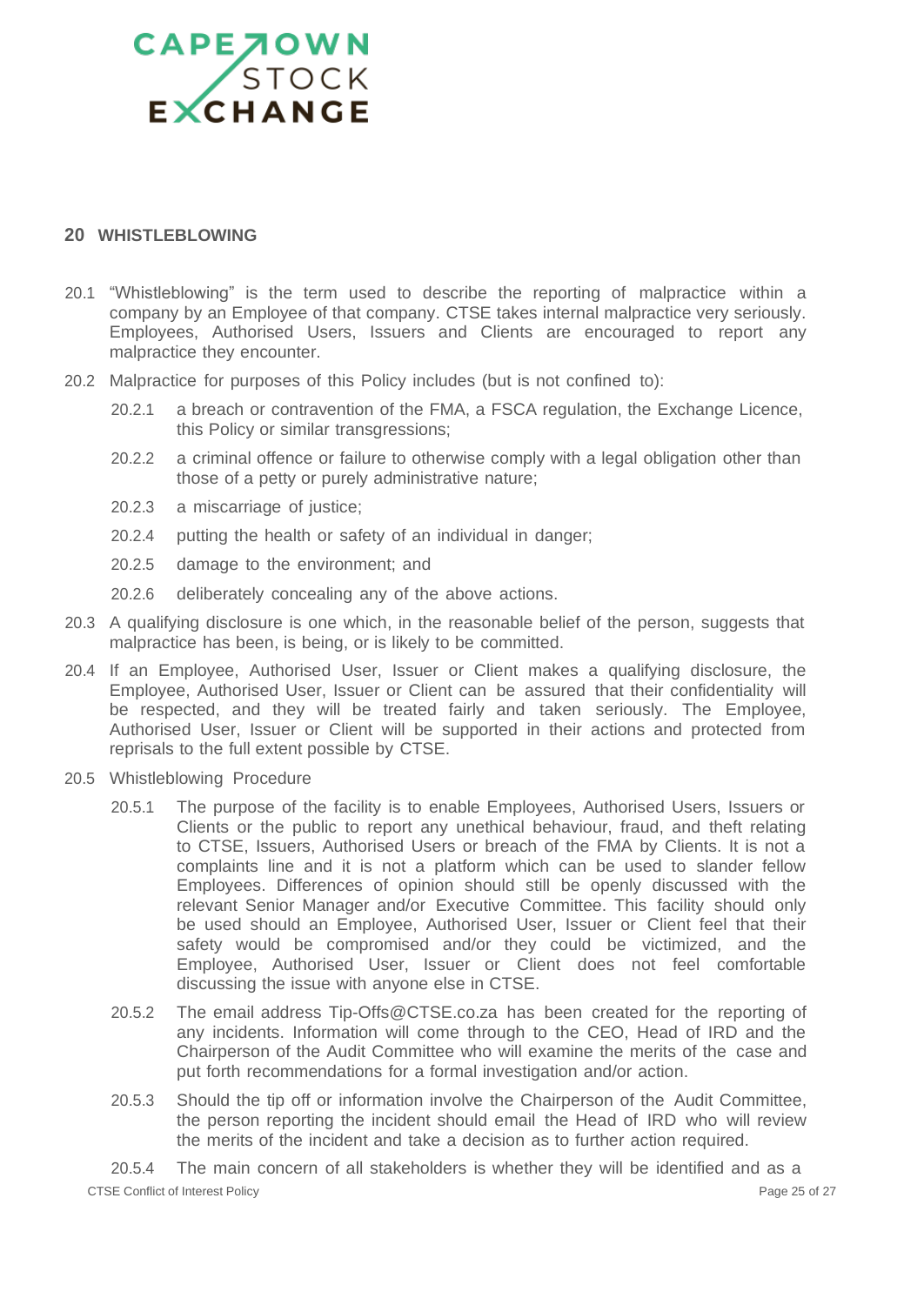

result be victimized or prejudiced in any way. To address this, the following options are suggested:

- 20.5.4.1 send an email from an external public site such as an internet café or from an email address which the Employee, Authorised User, Issuer or Client feels comfortable to: Tip-Offs@CTSE.co.za; alternatively
- 20.5.4.2 send a letter via the postal system to CTSE's registered address.

Should any names of people reporting an issue be included on communications, the Chairperson of the Audit Committee will ensure these have been removed along with any other possible identifying material. A report will be recreated by Group Internal Audit for discussion action required.

- 20.6 If an Employee uses CTSE internet facilities, no cost will be incurred by the Employee personally. At this stage, if the Employee uses their own private telephone or facilities, they will incur the costs.
- 20.7 Feedback: As the information supplied to CTSE is anonymous, CTSE will not be able to provide feedback to the Employee, Authorised User, Issuer or Client unless the Employee, Authorised User, Issuer or Client opts for one of the following:
	- 20.7.1 the Employee, Authorised User, Issuer or Client is prepared to provide CTSE with their name in which case CTSE can liaise directly with the Employee;
	- 20.7.2 the Employee, Authorised User, Issuer or Client provides CTSE with contact details of an external party with whom the Employee, Authorised User, Issuer or Client wishes CTSE to communicate; or
	- 20.7.3 the Employee, Authorised User, Issuer or Client asks for feedback to be sent to the originating email/address used by the Employee, Authorised User, Issuer or Client.
- 20.8 This initiative is one of the ways that CTSE is demonstrating its commitment to sound corporate governance.

### <span id="page-25-0"></span>**21 PERSONAL TRADING**

- 21.1 To better prevent insider trading and front-running, and to ensure the satisfaction of CTSE's fiduciary obligations to the Exchange and South African financial markets generally, CTSE has adopted certain restrictions on personal trading by Employees of CTSE. Accordingly,2 (two) categories of Securities have been identified:
	- 21.1.1 Permitted Securities; and
	- 21.1.2 Prohibited Securities
- 21.2 Regulation of personal account dealing will follow South African regulation, where any investment in a single stock equity, single stock equity derivative or corporate bond done by any member of staff will need prior approval by the Head of IRD to ensure that there is no Conflict. The minimum holding period for such investments is 3 (three) months unless otherwise agreed to by the CEO.
- 21.3 CTSE will maintain a list of all Employees' holdings in Securities, with the Head of IRD receiving duplicate statements for review on a regular basis.

CTSE Conflict of Interest Policy **Page 26 of 27** and 20 of 27 and 26 of 27 and 26 of 27 and 26 of 27 and 28 of 27 and 28 of 27 and 28 of 27 and 28 of 27 and 28 of 27 and 28 of 27 and 28 of 27 and 28 of 27 and 28 of 27 and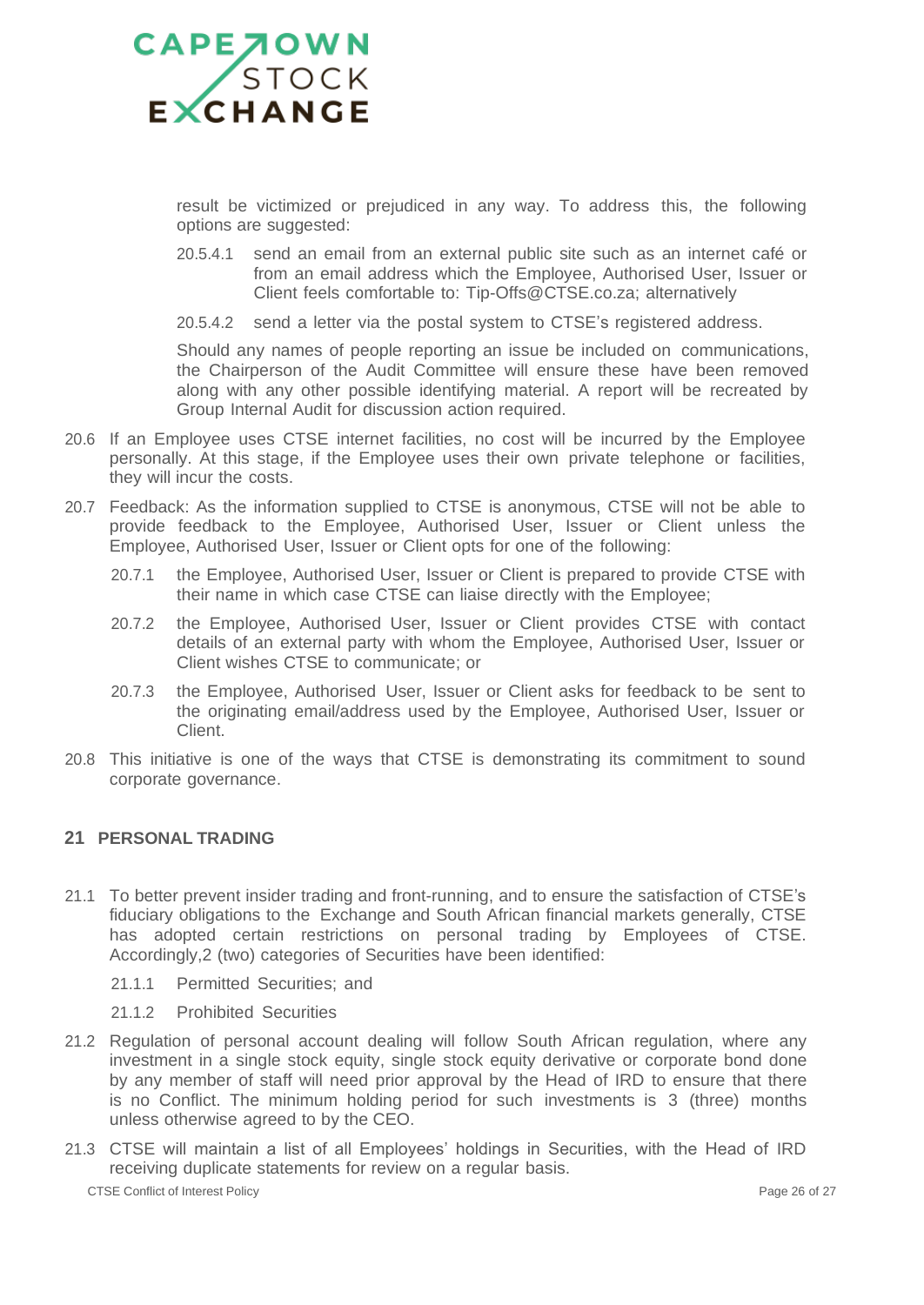- 21.4 No Employee shall acquire, directly or indirectly, beneficial ownership of any Securities in a private placement or security in an initial public offering without the prior approval of the Head of IRD. This approval shall take into account whether the opportunity is being offered to an Employee by virtue of his or her relationship with CTSE, the public at large, all affected Issuer shareholders and any other relevant factors. If an Employee has purchased a covered security in a private placement or initial offering, then (a) such individual must disclose his or her ownership of the covered security if he or she has a material role in CTSE's subsequent consideration to purchase the covered security and (b) CTSE's decision to purchase the covered security will be reviewed by a firm principal with no personal interest in the Issuer.
- 21.5 An Employee shall not trade in Prohibited Securities, even for the purpose of closing out a pre-existing investment position, for a proprietary account or for the account of any person, unless such trade:
	- 21.5.1 is not occurring in closed period (as defined in the Listing Requirements);
	- 21.5.2 had been specifically approved in writing in advance by the CEO. Any transaction effected without such requisite written approval will be investigated and an appropriate sanction will be imposed on the Employee. A personal securities trading request form will be provided by the CEO to any Employee seeking approval of a personal Securities trade for which prior written approval is required (Personal Securities Trading Request Form). The CEO shall promptly notify the Employee of approval or denial of clearance to trade by indicating such action on the Personal Securities Trading Request Form and returning it to the Employee. Notification of approval or denial to trade may be orally given; however, it shall be confirmed in writing by indicating such action on the Personal Securities Trading Request Form and returning it to the Employee within 24 (twenty four) hours of the oral notification. In evaluating whether to approve a proposed transaction relating to a Prohibited Security, the CEO may consider, among other factors, whether the Employee has agreed to hold such Securities for at least 3 (three) months following acquisition. In respect of any trades in Prohibited Securities by the CEO, he / she shall request such prior approval from the Chairman of the Board.
- 21.6 Each Employee is required to identify to Head of IRD within 10 (ten) days of his/her initial hire date and thereafter at least annually, all Securities accounts which constitute proprietary accounts with respect to such Employee (other than accounts in which such Employee trades only in Permitted Securities for investment purposes). In addition, each Employee must immediately inform Head of IRD any time such Employee opens a new such brokerage or trading account.
- 21.7 Each Employee shall arrange for duplicate copies of all account statements relating to his or her proprietary accounts (other than statements relating to accounts in which such Employee trades only in Permitted Securities for investment purposes) to be sent by the broker-dealer directly to Head of IRD at least monthly, at the same time as they are sent to such Employee.
- 21.8 Prior to arranging a personal loan with a financial institution that would be collateralised by Securities; an Employee must obtain the written approval of the CEO as if such financing arrangement constituted a sale of such Securities by the Employee.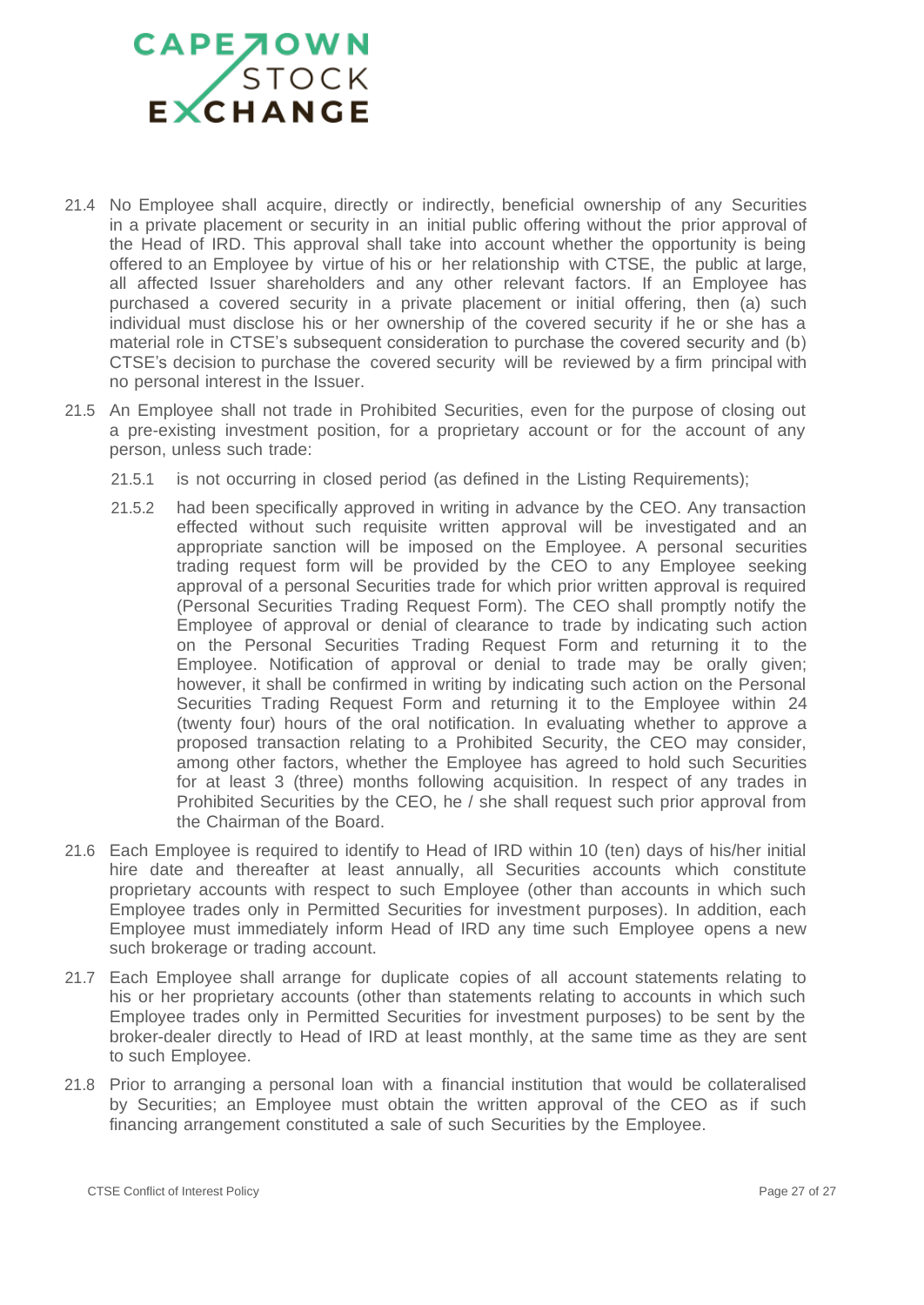### CAPE TOWN

### <span id="page-27-0"></span>**22 PERSONAL INTERESTS OF EMPLOYEES**

- 22.1 Board members are made aware of their disclosure duties and obligations in relation to Conflict at the time of joining CTSE and on an ongoing basis. Board members are required to disclose to the Board any material personal financial interests, such as being a director or a substantial shareholder of another company, which is applying to become, an Authorised User or Issuer. A Board member is also required to act in accordance with section 75 of the Companies Act if the Board member has a personal financial interest in a matter being considered by the Board. If a Board member becomes aware of an actual or potential Conflict, he or she must immediately notify the Company Secretary.
- 22.2 Staff: CTSE adopts a code of conduct setting standards of behaviour required of all officers and Employees including:
	- 22.2.1 acting in the best interests of CTSE and with honesty, integrity and fairness;
	- 22.2.2 complying with the laws and regulations which apply to CTSE and its operations, including not participating in any illegal or unethical activity;
	- 22.2.3 not entering into any arrangement or participating in any activity that would conflict with the interests of CTSE, or would cause CTSE to breach or contraveneits Exchange Licence obligations;
	- 22.2.4 not acting in a way which would be likely to affect CTSE's reputation negatively;
	- 22.2.5 not taking advantage of CTSE's property, information or one's position (or opportunities arising from these) for personal gain or to compete with CTSE; and
	- 22.2.6 not taking advantage of or misusing a third party's property or information.
- 22.3 Under such a code of conduct, Employees will be required to disclose their personal financial interests relating to CTSE and Securities and Conflicts (actual or perceived) and must not be involved in any decision involving those personal interests or Conflicts.
- 22.4 If an Employee becomes aware of an actual or potential Conflict, they must immediately notify the Head of IRD.

### <span id="page-27-1"></span>**23 ANNUAL ASSESSMENTS**

- 23.1 The Compliance Committee and Audit Committee will be required to annually assess the efficacy of the policies, processes and measures in terms of this Conflicts Policy.
- 23.2 The Compliance Committee will be responsible for preparing a conflicts of interest assessment report annually as required in terms of the FMA (**Conflicts of Interest Assessment Report**).
- 23.3 The Compliance Committee must annually submit the Conflicts of Interest Assessment Report to the registrar and publish it on the CTSE website, and any other media CTSE considers appropriate.

### <span id="page-27-2"></span>**24 COMPLAINT PROCESS**

CTSE Conflict of Interest Policy **Page 28 of 27** CTSE Conflict of Interest Policy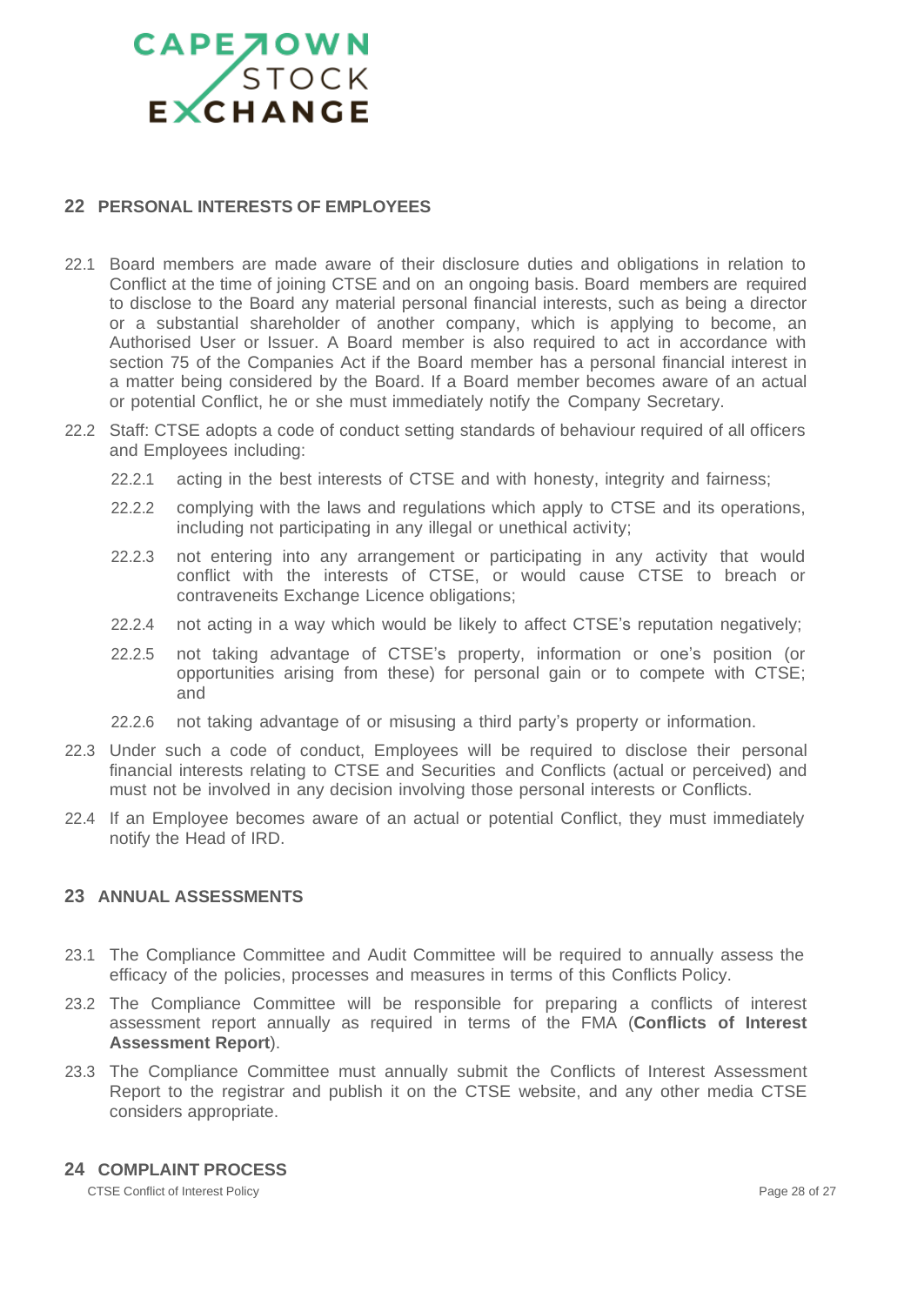- 24.1 A Client, Authorised User or any interested party may notify the CEO or a Senior Manager of any complaint regarding any Employee in relation to this Conflicts Policy. Where a complaint relates to the CEO, the complainant may approach the Compliance Committee directly and this paragraph should be read accordingly.
- 24.2 The CEO or Senior Manager (or the Compliance Committee, if applicable) will consider a complaint as soon as reasonably practicable following the referral in terms of this paragraph.
- 24.3 In considering a complaint, the CEO or Senior Manager (or the Compliance Committee, if applicable) may make any enquiries relevant to the complaint, seek information from the relevant Client, Authorised Users or Employee and determine how the complaint will be considered.
- 24.4 The CEO or Senior Manager (assuming the complaint does not involve either of them) may take action against employees and such action will in terms of labour law and if applicable civil or criminal law. The Conflicts Policy and a Code of Conduct will be built into each employment contract and thus if any employee acts contrary to the Conflicts Policy, we shall proceed with take legal action in terms of the labour law, civil law and criminal law, depending on the circumstances relating to the breach.
- 24.5 If the investigation involves the CEO, then the Compliance Committee, will take action against him/her as set out in this paragraph 24 and 25 below. The Exchange may still take action against the CEO in terms of his contract of employment and labour law.
- 24.6 If the investigation involves a director the CEO or Senior Manager may investigate the matter and make a recommendation to the Compliance Committee. Notwithstanding the Exchange can still take action in terms of labour law, civil law and criminal law against the director if he is also an employee of the Exchange.
- 24.7 The Compliance will finalise all investigations involving directors in terms of their letters of appointment as directors and decide whether or not to take action against.

### <span id="page-28-0"></span>**25 POWERS TO IMPOSE PENALTIES AND SANCTIONS**

- 25.1 The Compliance Committee may, impose a penalty of the kind described below, in relation to a contravention of this Conflict Policy.
- 25.2 The Compliance Committee may impose or utilise one or more of the penalties set out below:
	- 25.2.1 a public statement outlining the contravention of the Conflicts Policy;
	- 25.2.2 disgorgement of any profit arising from the contravention of the Conflicts Policy;
	- 25.2.3 an order to pay the reasonable costs of the Compliance Committee; and/or
	- 25.2.4 in relation to executive directors a penalty not exceeding the previous year's salary and in relation to non-executive directors and committee members a penalty not exceeding twice the previous year's fees earned as a non-executive on the CTSE Board.
- CTSE Conflict of Interest Policy **Page 29 of 27** CTSE Conflict of Interest Policy 25.3 No provision contained in this Conflict Policy will limit the rights of CTSE against any person